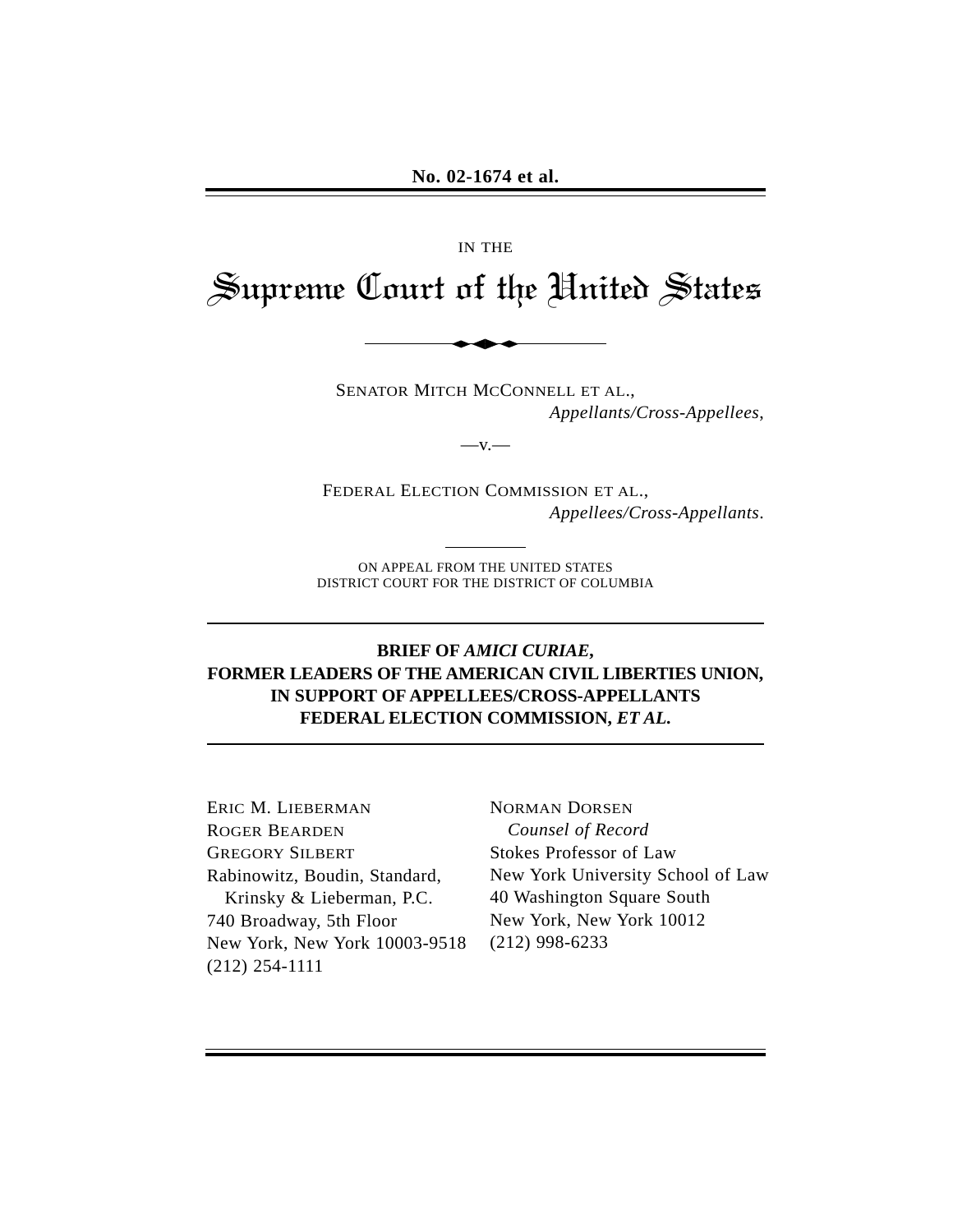#### **TABLE OF CONTENTS**

|                                                                                                                                                                                       | PAGE           |
|---------------------------------------------------------------------------------------------------------------------------------------------------------------------------------------|----------------|
| TABLE OF AUTHORITIES                                                                                                                                                                  | iii            |
| <b>INTEREST OF AMICI CURIAE AND</b><br>STATEMENT OF POSITION                                                                                                                          | 1              |
| SUMMARY OF ARGUMENT                                                                                                                                                                   | $\overline{2}$ |
|                                                                                                                                                                                       | 4              |
| Appellants' Facial Challenge to BCRA<br>Ι.<br>Must Be Rejected Because BCRA's<br>Scope Is Precisely and Narrowly<br>Tailored and Cannot Be Deemed<br>"Substantially Overbroad"        | 4              |
| The Primary Definition of<br>$A_{\cdot}$<br><b>Electioneering Communications</b><br>Is Facially Valid                                                                                 | 7              |
| The Fall-back Definition of<br><b>B.</b><br>"Electioneering Communication"<br>Is Facially Valid                                                                                       | 13             |
| EXPRESS ADVOCACY IS NOT A<br>II.<br>CONSTITUTIONAL CEILING                                                                                                                            | 14             |
| III. DISCLOSURE REQUIREMENTS AND<br>PROHIBITIONS ON CORPORATE<br>AND LABOR UNION FUNDING<br>OF ELECTIONEERING COMMUNI-<br><b>CATIONS SERVE IMPORTANT</b><br>FIRST AMENDMENT INTERESTS | 21             |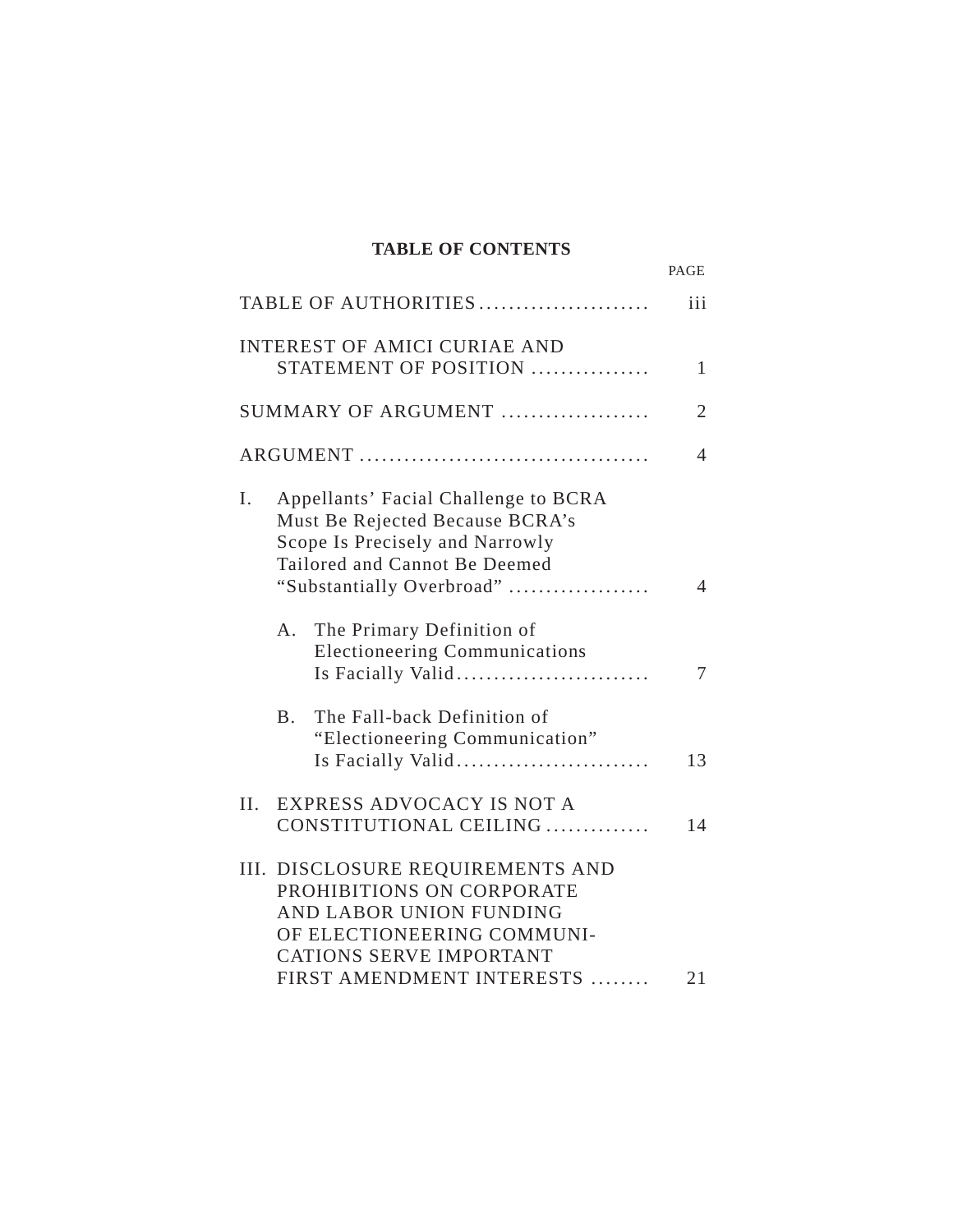|            |                                                                                                                                     | PAGE |
|------------|-------------------------------------------------------------------------------------------------------------------------------------|------|
|            | A. BCRA's Disclosure Requirements<br>Are Constitutional                                                                             | 22   |
| <b>B</b> . | <b>BCRA's Restriction of Corporation</b><br>and Labor Union Funding of<br><b>Electioneering Communications</b><br>Is Constitutional | 25   |
| C.         | The Exception for MCFL<br>Corporations Is Preserved                                                                                 | 27   |
|            |                                                                                                                                     |      |

ii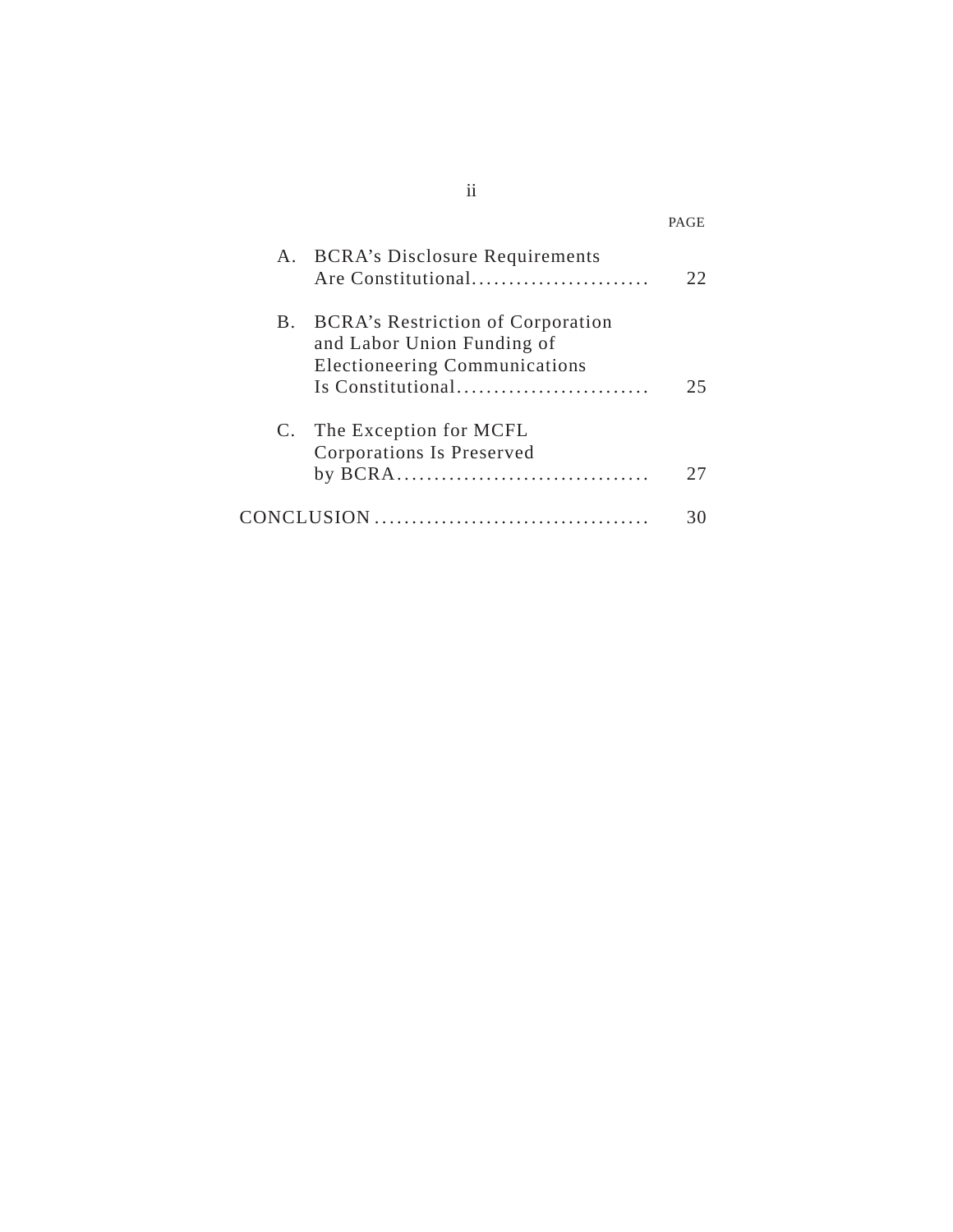### **TABLE OF AUTHORITIES**

## Cases: **PAGE**

| Austin v. Michigan Chamber of Commerce,                                            |
|------------------------------------------------------------------------------------|
| Board of Trustees, State Univ. of New York<br>v. Fox, 492 U.S. 469 (1989)<br>10    |
| Broadrick v. Oklahoma, 413 U.S. 601 (1973) 6, 8, 9                                 |
| Brockett v. Spokane Arcades, Inc.,                                                 |
| Brown v. Socialist Workers '74 Campaign<br>Comm. (Ohio), 459 U.S. 87 (1982)  8, 25 |
|                                                                                    |
| City of Boerne v. Flores, 521 U.S. 507<br>28                                       |
| City of Chicago v. Morales, 527 U.S. 41                                            |
| Coates v. City of Cincinnati, 402 U.S. 611                                         |
| Colorado Republican Federal Campaign<br>Committee v. FEC, 518 U.S. 604 (1996)<br>9 |
| Communist Party v. Subversive Activities<br>Control Bd., 367 U.S. 1 (1961)<br>22   |
| Dombrowski v. Pfister, 380 U.S. 479 (1965)<br>10                                   |
| $FEC$ v. Beaumont, ___ U.S. ___,<br>123 S.Ct. 2200 (2003) 11, 20, 25, 26           |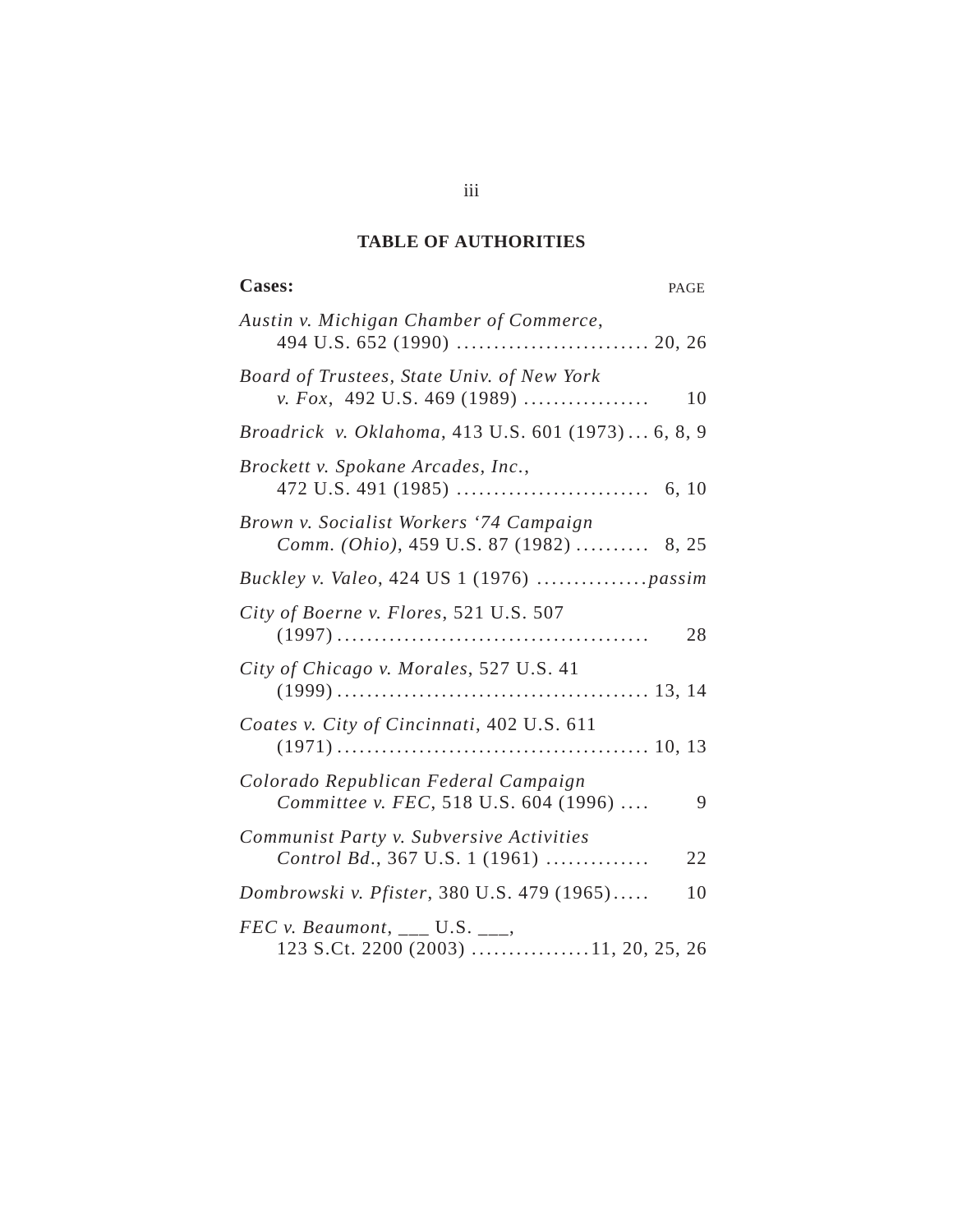|                                                                                         | PAGE |
|-----------------------------------------------------------------------------------------|------|
| FEC v. Massachusetts Citizens for Life,<br>Inc., 479 U.S. 238 (1986) 8, 27, 28          |      |
| FEC v. National Conservative Political Action<br>Committee, 470 U.S. 480 (1985)         | 20   |
| FEC v. National Right to Work Committee,                                                |      |
| Gooding v. Wilson, 405 U.S. 518 (1972)                                                  | 10   |
| Grayned v. City of Rockford, 408 U.S. 104                                               | 17   |
| Houston v. Hill, 482 U.S. 451 (1987)                                                    | 8    |
| Kolender v. Lawson, 461 U.S. 352 (1983)                                                 | 13   |
| Members of City Council of Los Angeles v.<br>Taxpayers for Vincent, 466 U.S. 789        |      |
|                                                                                         | 8    |
| NAACP v. Button, 371 U.S. 415 (1963)                                                    | 17   |
| New York v. Ferber, 458 U.S. 747 (1982)                                                 | 8    |
| Pipefitters Local Union No. 562 v. U.S.,                                                | 26   |
| Regan v. Taxation With Representation,                                                  | 11   |
| Renne v. Geary, 501 U.S. 312 (1991)                                                     | 10   |
| Secretary of State of Md. v. Joseph H. Munson<br>Co., Inc., 467 U.S. 947 (1984)  13, 14 |      |
| Smith v. Goguen, 415 U.S. 566 (1974) 7, 13, 14                                          |      |
| Spence v. Washington, 418 U.S. 405 (1974)                                               | 14   |

iv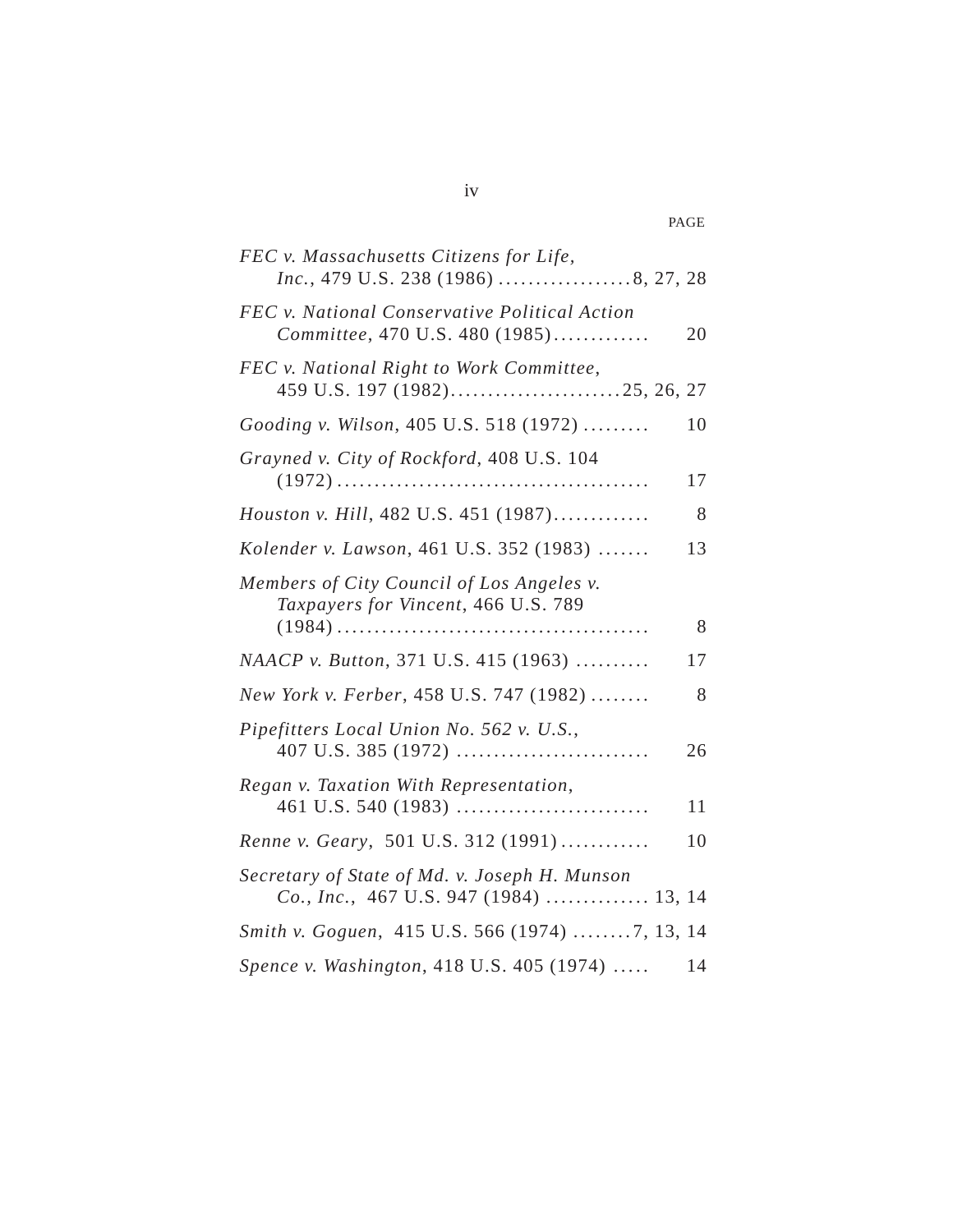| <i>Steffel v. Thompson</i> , 415 U.S. 452 (1974)<br>7                           |
|---------------------------------------------------------------------------------|
| Thomas v. Collins, 323 U.S. 516 (1945)<br>17                                    |
| United States v. Raines, 362 U.S. 17<br>7                                       |
| United States v. Salerno, 481 U.S. 739 (1987)<br>8                              |
| United States v. United Auto Workers,                                           |
| Virginia v. Hicks, _ U.S. _, 123 S. Ct. 1291<br>6, 9                            |
| Warth v. Seldin, 422 U.S. 490 (1975)<br>7                                       |
| Yazoo & Mississippi Valley R.R. v. Jackson<br>Vinegar, 226 U.S. 217 (1912)<br>7 |
| <b>Statutes and Regulations</b>                                                 |
| Bipartisan Campaign Reform Act,                                                 |
| Electioneering Communications,<br>67 Fed. Reg. 65190, 65203-04<br>28            |
| Federal Election Campaign Act,                                                  |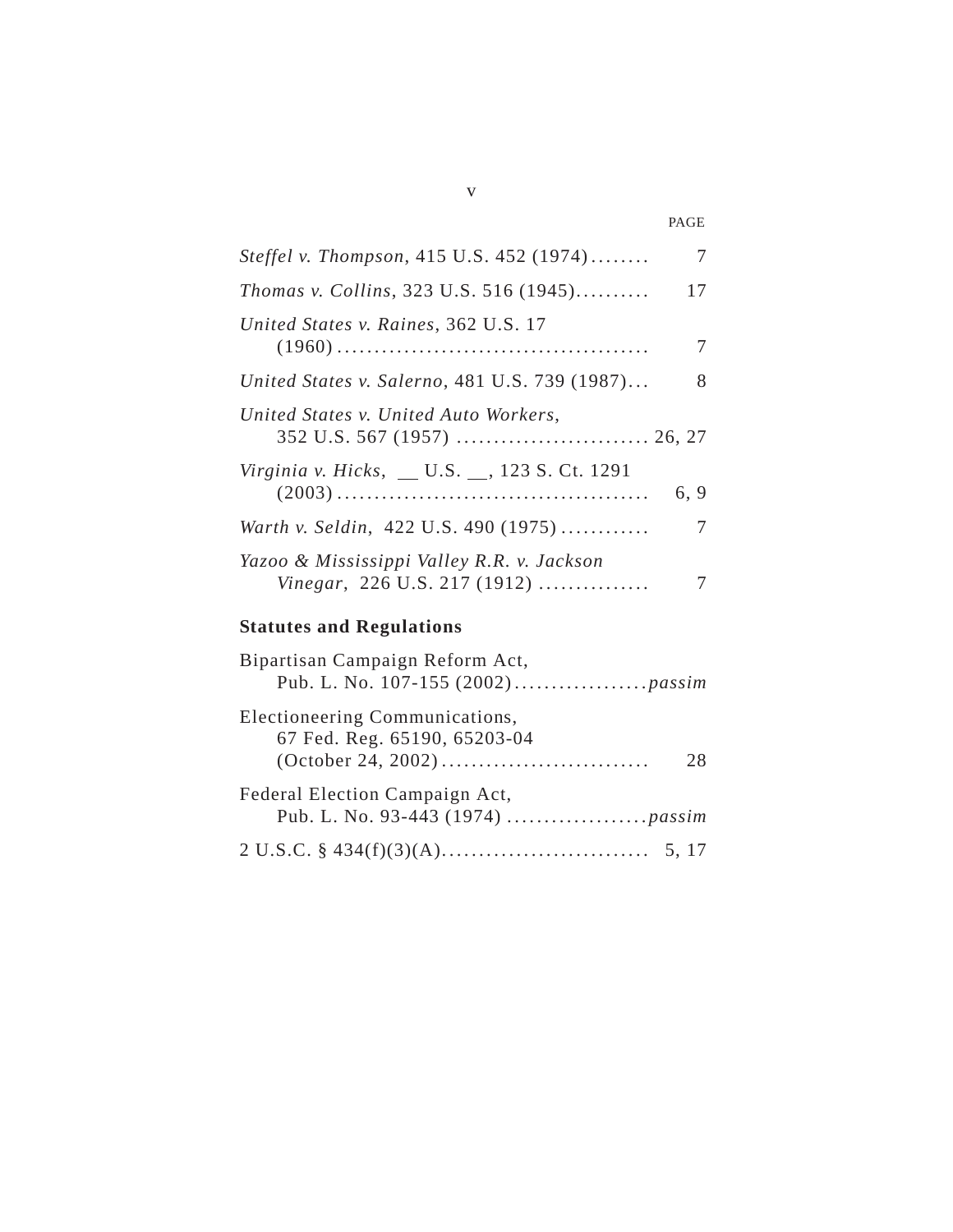# **Other Authorities**

| L. Brandeis, Other People's Money       |    |
|-----------------------------------------|----|
| (National Home Library Foundation       |    |
|                                         | フ3 |
| Richard H. Fallon, Jr., Making Sense of |    |
| Overbreadth, 100 Yale L.J. 853          |    |
|                                         |    |

vi

PAGE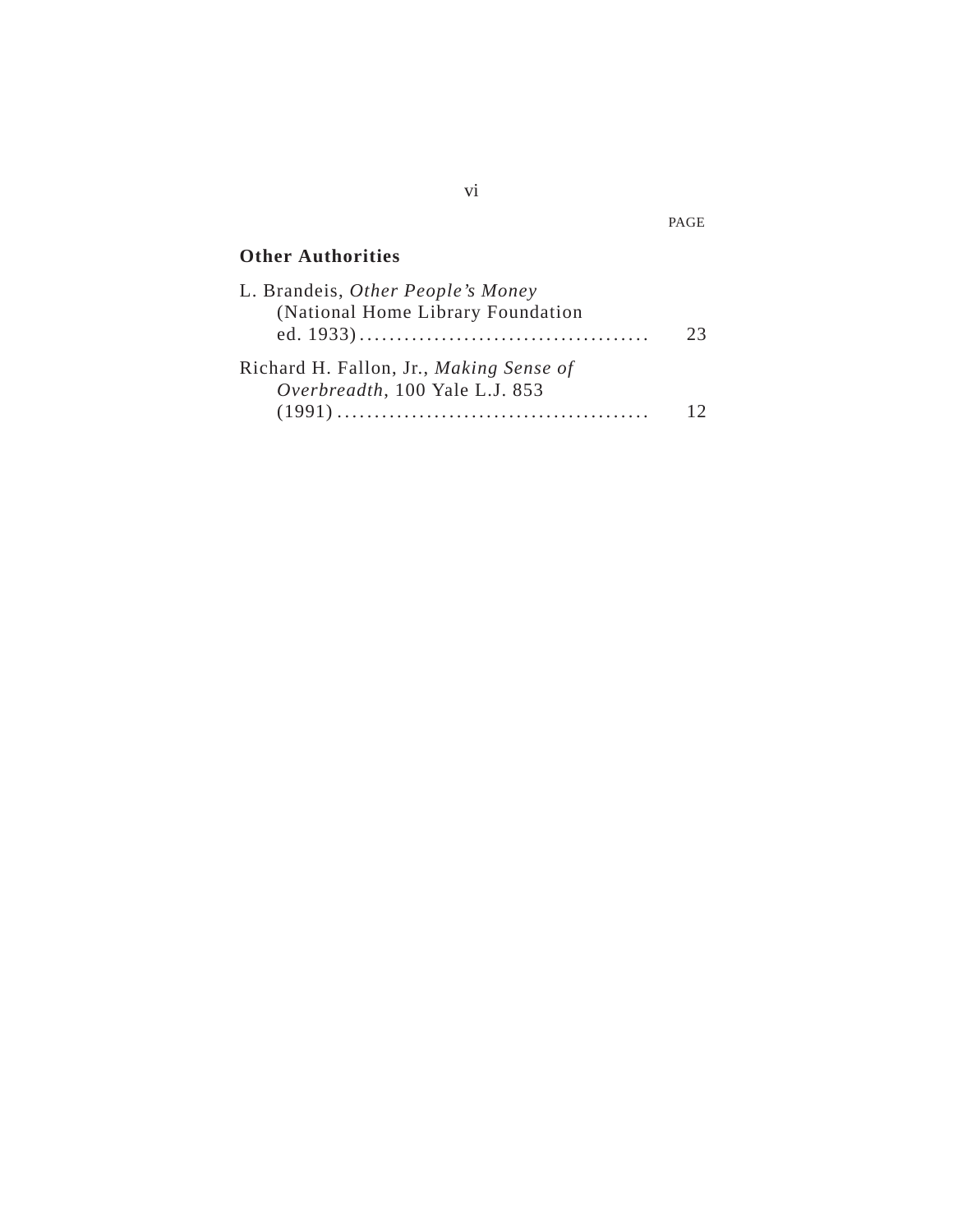#### **INTEREST OF AMICI CURIAE1 AND STATEMENT OF POSITION**

*Amici* constitute persons who have served as ACLU President, ACLU Executive Director, ACLU National Legal Director, and ACLU National Legislative Director. Norman Dorsen served as ACLU General Counsel from 1969-1976 and as President of the ACLU from 1976- 1991. John Pemberton served as Executive Director of the ACLU from 1962-1970 and Aryeh Neier served as Executive Director from 1970-1978. john powell served as National Legal Director from 1987-1993. John Shat tuck served as National Legislative Director of the ACLU from 1976-1984 and Morton Halperin as National Legislative Director from 1984-1992.<sup>2</sup> Amici have devoted much of their professional lives to the ACLU and, in particular, to the protection of free speech. They are proud of their ACLU service, and they continue to support the ACLU's matchless efforts to preserve the Bill of Rights. They believe, however, that the opposi-

This brief is filed with the written consent of all parties. No counsel for a party authored this brief in whole or in part, nor did any person or entity, other than *amici* or their counsel, make a monetary contribution to the preparation or submission of this brief.

<sup>&</sup>lt;sup>2</sup> Burt Neuborne, who served as National Legal Director from 1982-1986 and who joined with *amici* in a statement supporting the legislation, represents the intervenor-defendants/appellees Senator John McCain *et al.* in defense of the constitutionality of the Biparti san Campaign Reform Act and is therefore ineligible to appear on this brief. Charles Morgan, Jr., who served as National Legislative Direc tor from 1972-1976, signed a letter to Congress with the other *amici*  publicly supporting the constitutionality of the BCRA, but he is cur rently ill and unable to consent to appear on this brief. Bruce Ennis, who preceded Burt Neuborne as National Legal Director and who joined in the statement in support of the legislation, died prior to the commencement of this litigation.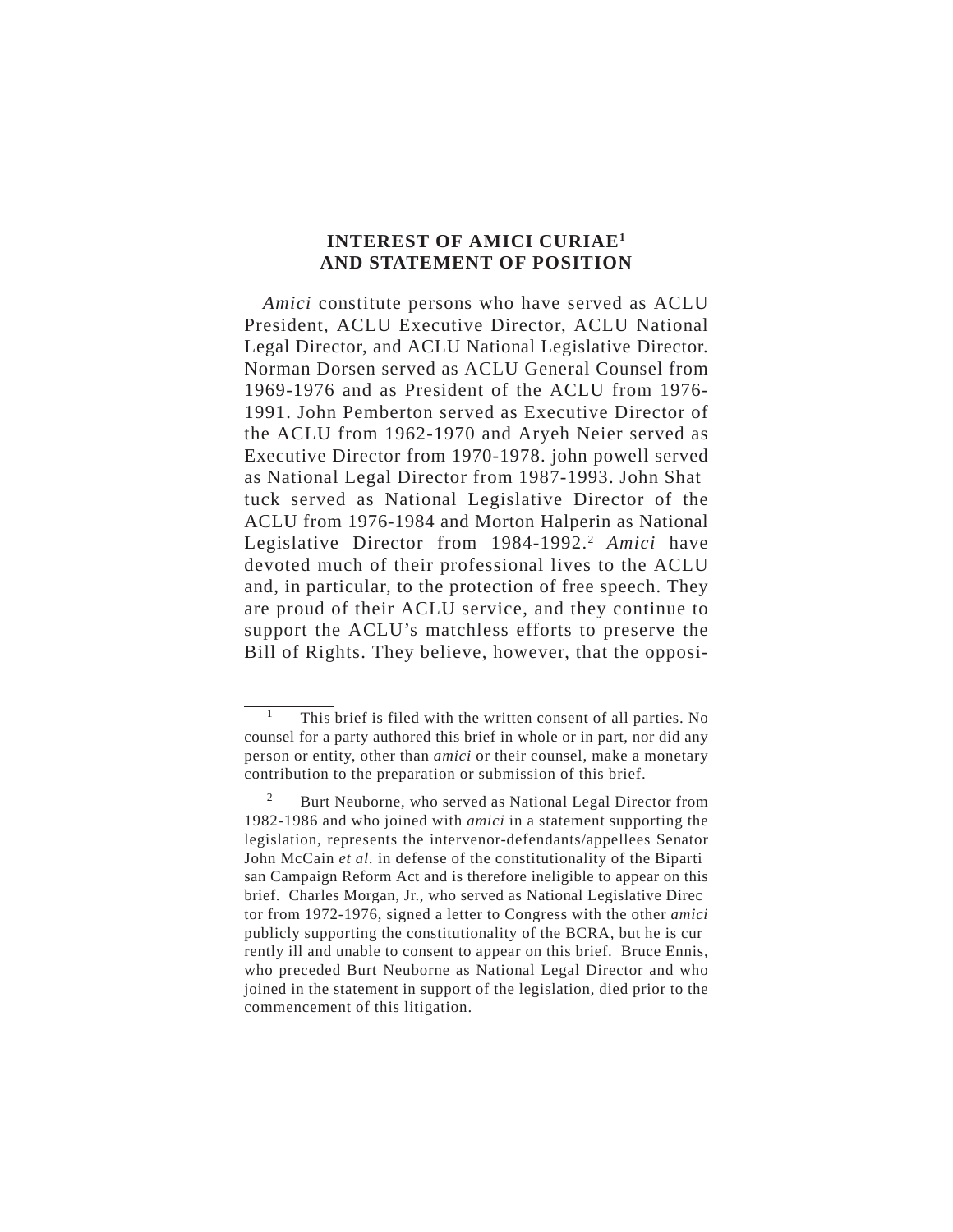tion of the current leadership of the ACLU to campaign finance reform in general, and the Bipartisan Campaign Reform Act ("BCRA"), Pub. L. 107-155, 116 Stat. 81, in particular, is misplaced. *Amici* submit this brief to elu cidate their publicly-stated view that the electioneering provisions of BCRA, Sections 201-204, are facially constitutional.3

#### **SUMMARY OF ARGUMENT**

The electioneering provisions of BCRA, Sections 201- 204, address the growing evasion of existing campaign finance regulations through the use of broadcast adver tisements designed to influence federal elections, yet not subject to the disclosure requirements or the funding source prohibitions that for decades have been placed on other forms of electioneering activity. These advertise ments avoid words expressly advocating the election or defeat of a particular candidate, while leaving no doubt to the listener that a particular candidate's election or defeat is preferred.

To bring these advertisements within the existing cam paign finance regulations, Congress adopted a definition of electioneering communication, carefully limited to broadcast, cable, or satellite communications referring to a clearly identified candidate for federal office, made within 60 days of a general election or 30 days of pri mary election, and targeted to the relevant electorate. Congress then imposed the same funding and disclosure requirements on these communications that for decades have applied to other electioneering communications.

<sup>3</sup>*Amici* support the constitutionality of the soft money provi sions of BCRA, Sections 101-103, which is fully and adequately defended in other briefs before the Court.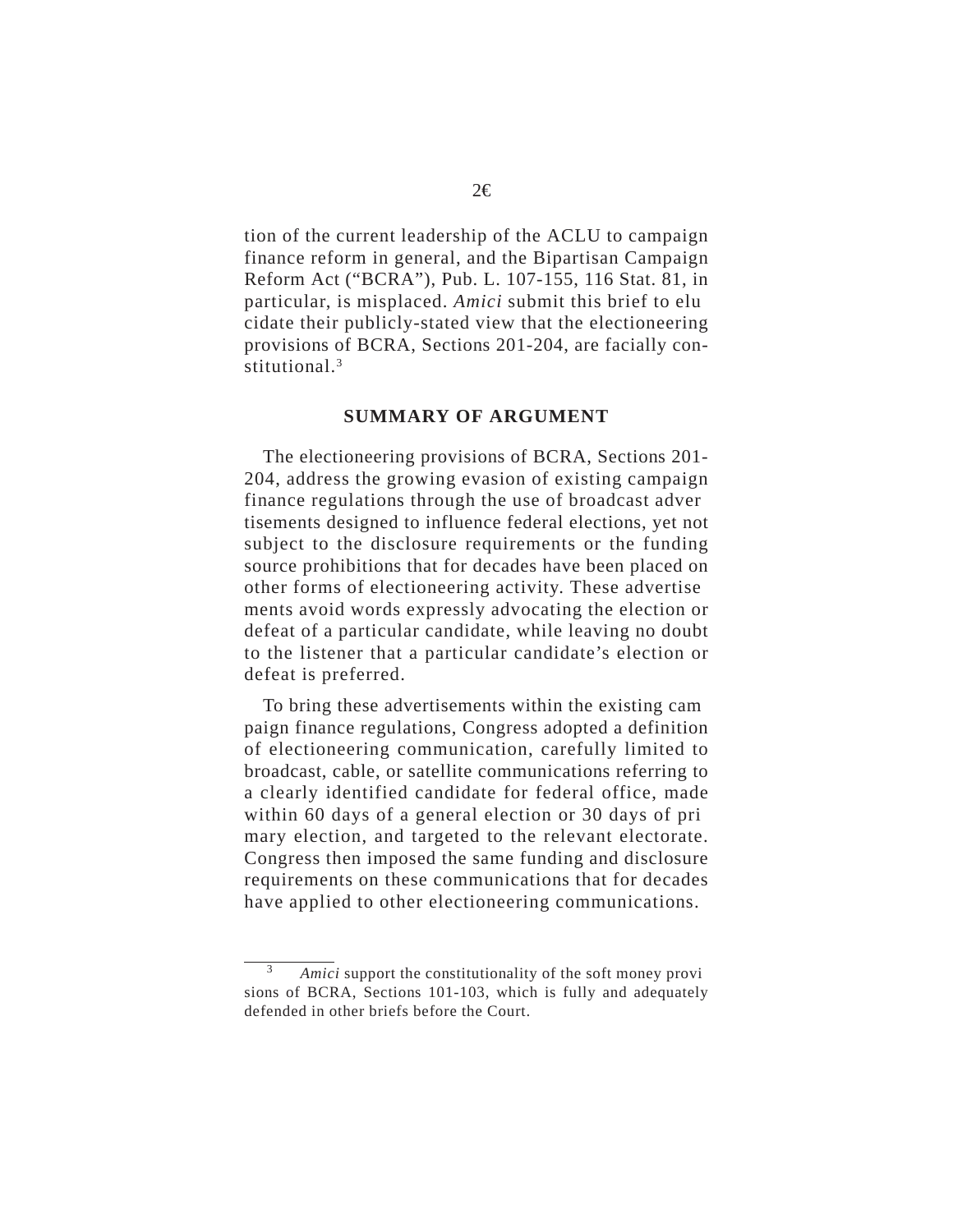Appellants' facial challenge, while conceding the numerous constitutional applications of the election eering communications provisions, nevertheless asserts that the definition of electioneering communication adopted by Congress was overbroad in that it may reach, in certain instances, issue advocacy unconnected with a pending election. Further, appellants argue that the fallback definition of electioneering communication adopted by Congress, limiting the term to broadcast, cable, or satellite communications promoting, supporting, attack ing, or opposing a candidate for office and suggestive of no plausible meaning other than an exhortation to vote for or against a specific candidate, is unconstitutionally vague and therefore must be stricken on its face.

Appellants' challenge fails for at least four reasons. *First*, petitioners wrongly invoke the overbreadth doctrine to challenge the primary definition of election eering communication. The Court has held that it will not invoke the "strong medicine" of overbreadth facial invalidation unless a law is substantially overbroad and only upon due consideration of the costs exacted by facial invalidation. Given that the overwhelming major ity of the applications of BCRA are constitutional and that appellants have multiple avenues available for asapplied relief, appellants' facial challenge cannot stand.

*Second*, appellants' facial vagueness challenge to the back-up definition fails for similar reasons. A law may be stricken as facially vague only where it lacks an oper ative core of prohibited conduct. There can be no doubt as to the core application of the fall-back definition of electioneering communication. Whether the definition may be vague in application to particular circumstances must be reserved for an appropriate as-applied chal lenge.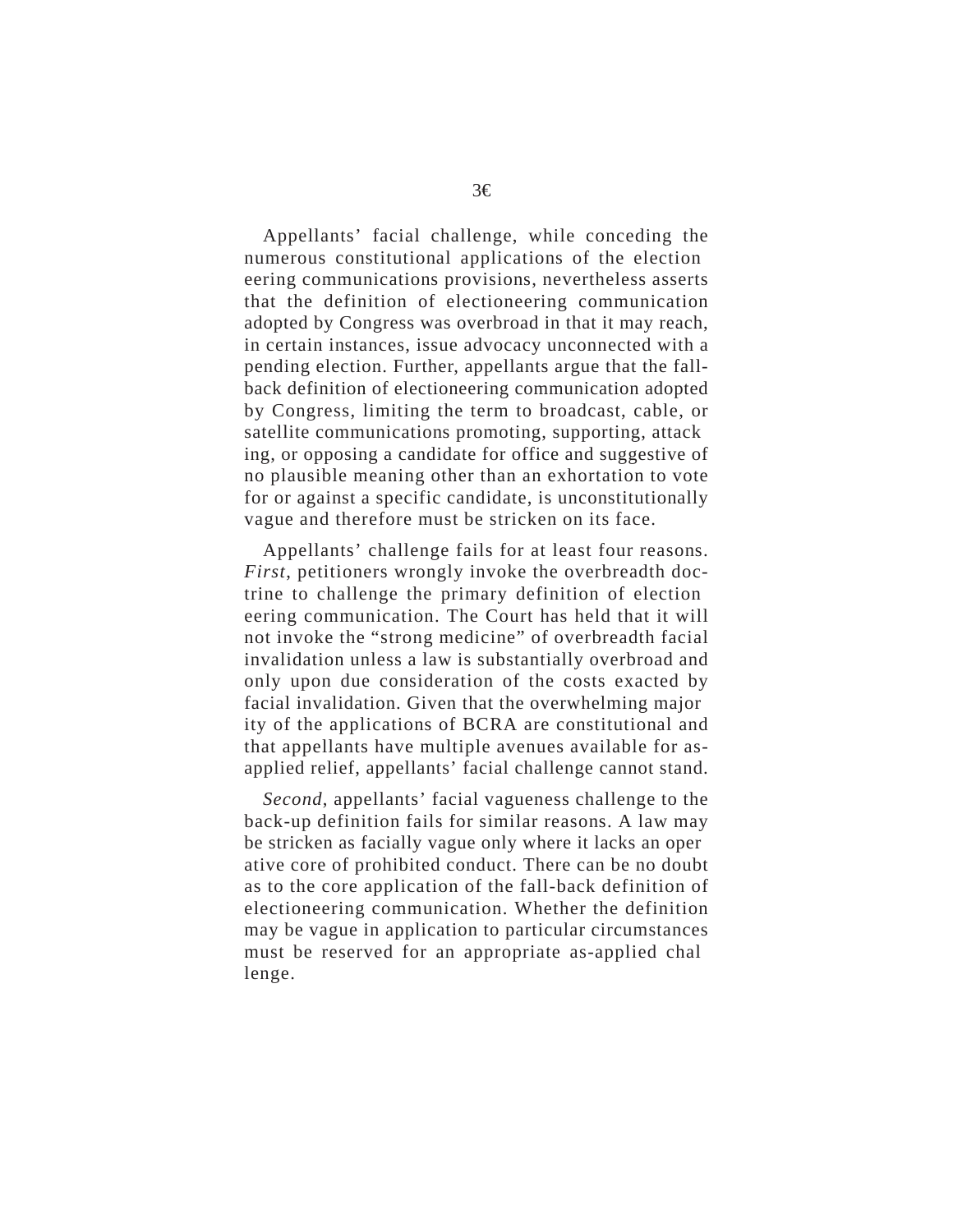*Third*, the application of existing funding and disclo sure requirements to electioneering communications as defined by BCRA is clearly constitutional under the Court's precedents. The Court has long upheld restric tions on corporate and labor union funding of election eering communications, and has similarly held that disclosure requirements serve important First Amend ment interests in informing the public about the sources of support for candidates for public office. The extension of these funding restrictions and disclosure requirements to electioneering communications as defined by BCRA is perfectly consistent with the Court's campaign finance jurisprudence.

*Last*, the contention that the Court's limiting con struction in *Buckley v. Valeo*, 424 US 1 (1976), forever constrains Congress to regulate only words expressly advocating the election or defeat of a candidate misreads the Court's decision in *Buckley*. Moreover, given the ease with which electoral communications may avoid words of express advocacy, a holding that these magic words form a constitutional ceiling beyond which no campaign finance law may reach would leave Congress unable to create any effective system of campaign finance regulation. Nothing in the First Amendment or the Court's precedents requires such a result.

#### **ARGUMENT**

#### **I. Appellants' Facial Challenge to BCRA Must Be Rejected Because BCRA's Scope is Precisely and Narrowly Tailored and Cannot Be Deemed "Substantially Overbroad"**

Congress adopted alternative definitions of the term "electioneering communication" in the BCRA. The pri mary definition provides that an electioneering com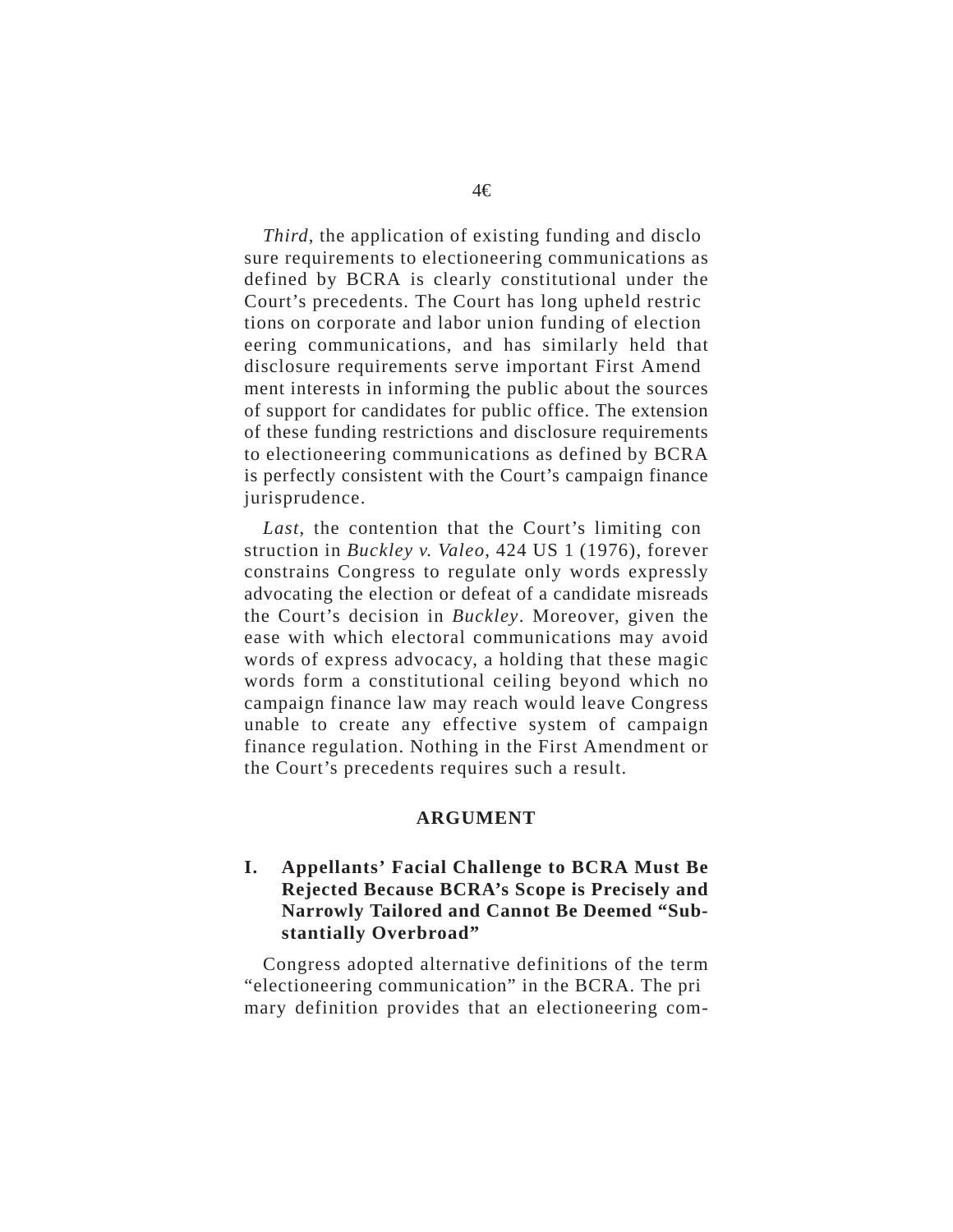munication is a "broadcast, cable, or satellite commu nication" which— (1) "refers to a clearly identified can didate for Federal office;" (2) is made within 60 days of a general election or 30 days of primary election; and (3) in elections other than for president or vice-president, "is targeted to the relevant electorate." 2 U.S.C.  $§$  434(f)(3)(A)(i). The fall-back definition, applicable if the primary definition "is held to be constitutionally insufficient by final judicial decision," defines "elec tioneering communication" as a "broadcast, cable, or satellite communication which promotes or supports a candidate for that office, or attacks or opposes a candi date for that office (regardless of whether the commu nication expressly advocates a vote for or against a candidate) and which also is suggestive of no plausible meaning other than an exhortation to vote for or against a specific candidate."  $2 \text{ U.S.C. } §$  434(f)(3)(A)(ii).

Appellants assert a facial challenge to both the pri mary and fall-back definitions of "electioneering com munication." Appellants argue, first, that the primary definition, although precise and unambiguous, uncon stitutionally imposes funding and disclosure restrictions on certain communications that may appear on the broadcast media in an electoral district during the period immediately preceding a federal election and use a can didate's name or likeness, but that are, nevertheless, unconnected with the forthcoming election. The possi bility that the funding of such so-called "pure issue" communications might be restricted by BCRA, appel lants argue, requires the invalidation of the primary def inition on its face, even as applied to the vast majority of cases in which petitioners concede enforcement would not violate the First Amendment.

Turning to the fall-back definition, appellants contend that a definition of electioneering communication lim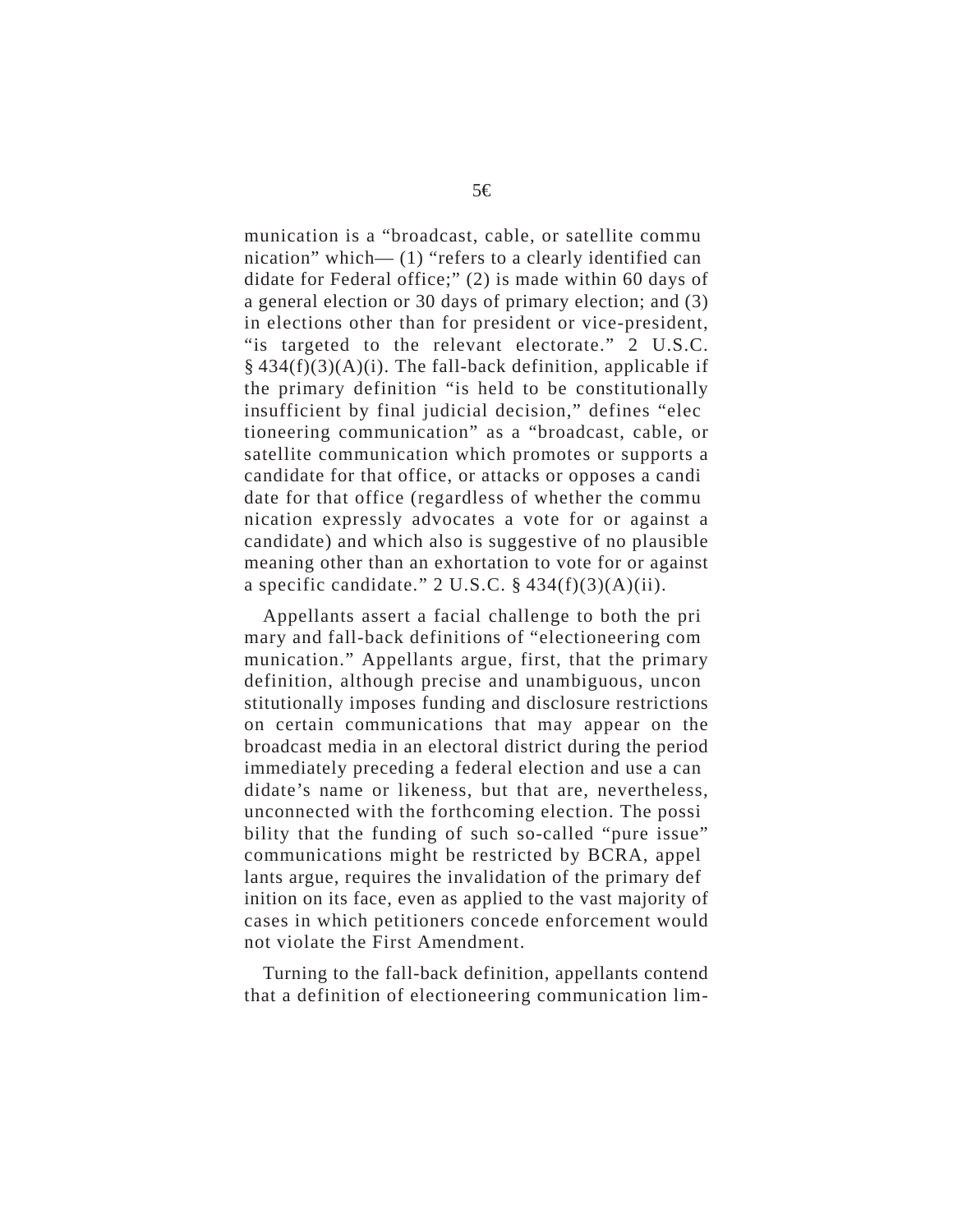ited to speech that praises or criticizes a given candidate and that may not be plausibly understood as anything other than an exhortation to vote for or against the can didate, is unconstitutionally vague on its face. Appel lants argue that since speakers cannot know with absolute certainty whether a given communication prais ing or criticizing a candidate for federal office can rea sonably be construed as anything but a request for electoral support, speakers may self-censor and untrust worthy administrators will be vested with undue dis cretion to apply the statute in a viewpoint discriminatory manner.

Appellants' facial challenge to BCRA's two defini tions of electioneering communications cannot stand. This Court has recognized that despite its important role as a protector of free expression, the First Amendment facial overbreadth doctrine exacts societal costs by strik ing down otherwise valid laws based on a judicial prediction that a law might be applied in an unconstitutional manner. Accordingly, the Court has limited facial overbreadth challenges to settings where plaintiffs can show that the feared unconstitutional applications of the law are "substantial" relative to those instances where it may be constitutionally applied. *Broadrick v. Oklahoma*, 413 U.S. 601 (1973); *Virginia v. Hicks*, \_\_\_U.S.\_\_\_, 123 S. Ct. 1291 (2003). Similarly, the Court has refused to impose the costs of facial overbreadth review in settings where affected speakers can effectively seek as-applied protection of First Amendment rights. *Brockett v. Spokane Arcades, Inc.*, 472 U.S. 491 (1985). Since Congress's primary definition of electioneering com munication is clearly constitutional in the vast bulk of its applications, and since appellants in this action, among the most powerful speakers in this country, may effec tively seek as-applied relief from any allegedly uncon stitutional application, the Court should reject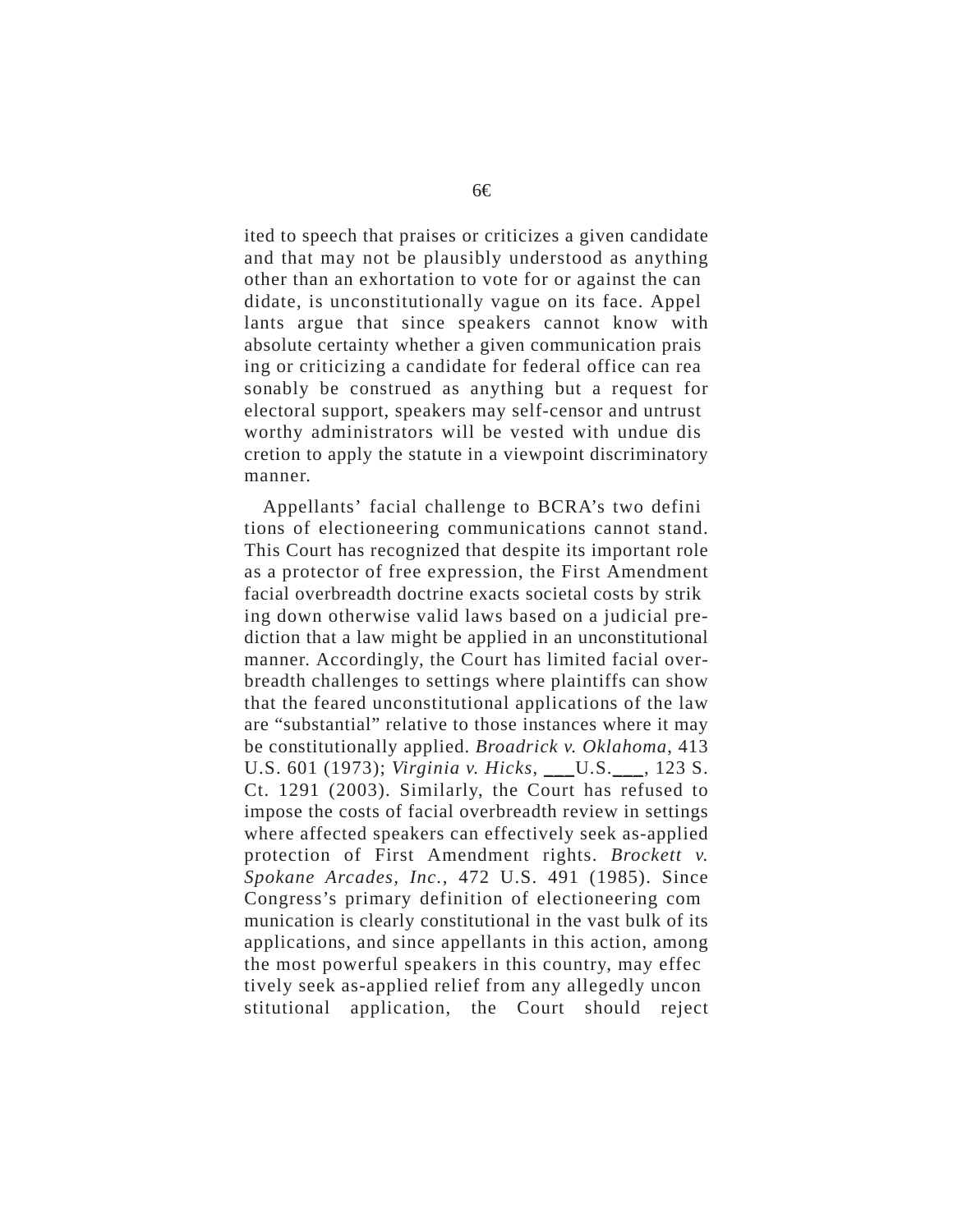appellants' efforts to use facial review strategically in an effort to bring down the entire edifice of campaign finance regulation.

Appellants' facial vagueness challenge to Congress's fall-back definition of electioneering communication should likewise be rejected. Under settled law, a facial vagueness challenge may be raised only when a statute is so vague that it lacks an "operative core." *Smith v. Goguen*, 415 U.S. 566 (1974). It is impossible to argue persuasively that the back-up definition of electioneer ing communication lacks an "operative core." Indeed, in the vast majority of possible applications, the fall-back definition is perfectly clear. A reasonable person can understand whether a broadcast advertisement praises or criticizes a given candidate and whether the advertise ment may plausibly be understood as anything other than an exhortation to vote for or against the candidate. Any purported vagueness in the fall-back definition at the margins may effectively be dealt with through an asapplied request for declaratory relief from the Federal Election Commission, or, if necessary, an Article III court. *Steffel v. Thompson*, 415 U.S. 452 (1974).

#### **A. The Primary Definition of Electioneering Communications Is Facially Valid**

This Court has traditionally required that persons seeking judicial review of the constitutionality of gov ernment action proceed on an "as-applied" basis, seek ing relief against a credible and otherwise ripe threat to enforce a statute or regulation against the litigant's behavior. *See Yazoo & Mississippi Valley R.R. v. Jackson Vinegar*, 226 U.S. 217 (1912); *United States v. Raines*, 362 U.S. 17 (1960); *Warth v. Seldin*, 422 U.S. 490 (1975). Although an important exception to this princi ple has been recognized in the First Amendment context,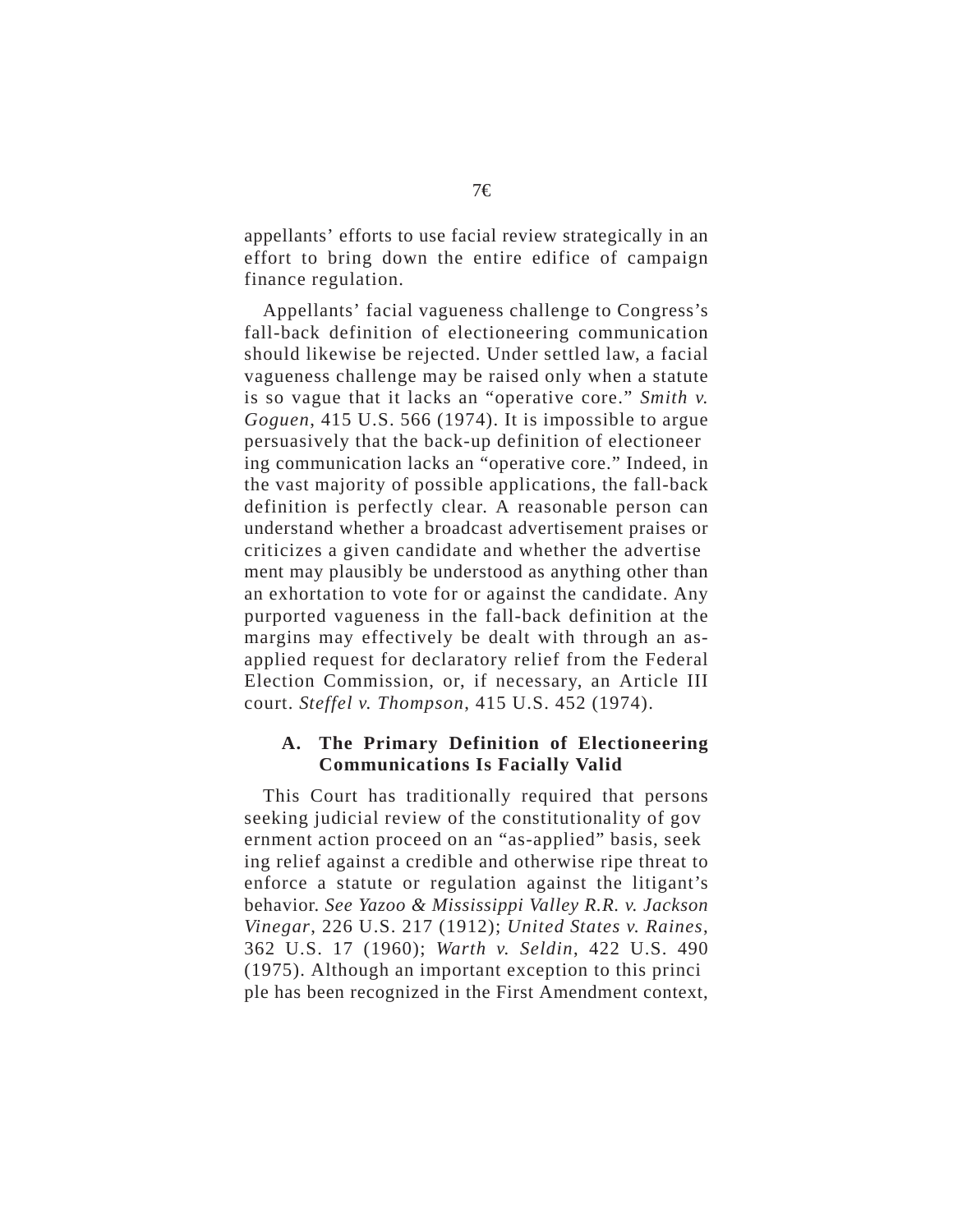the Court has consistently required plaintiffs to demon strate "substantial overbreadth" before resorting to the "strong medicine" of facial invalidation. *Broadrick*, 413 U.S. at 613; *see Houston v. Hill*, 482 U.S. 451, 458 (1987) ("Only a statute that is substantially overbroad may be invalidated on its face"). The Court has, therefore, rejected efforts to posit hypothetical future harms in limited circumstances as a basis for facial invalida tion. *See, e.g., Members of City Council of Los Angeles v. Taxpayers for Vincent*, 466 U.S. 789, 800 (1984) ("[T]he mere fact that one can conceive of some imper missible applications of a statute is not sufficient to ren der it susceptible to an overbreadth challenge"); *New York v. Ferber*, 458 U.S. 747, 771 (1982) ("[A] law should not be invalidated for overbreadth unless it reaches a substantial number of impermissible applica tions..."); *United States v. Salerno*, 481 U.S. 739, 745  $(1987).<sup>4</sup>$ 

In the campaign finance context, this Court has effec tively protected the First Amendment rights of partici pants in the electoral process through as-applied review and narrow construction. *See, e.g., FEC v. Massachusetts Citizens for Life, Inc.*, 479 U.S. 238 (1986) (as-applied challenge holding that ban on corporate treasury expen ditures on behalf of a federal candidate could not con stitutionally be applied to a small, nonprofit advocacy group that received no financial support from capital corporations); *Brown v. Socialist Workers '74 Campaign Committee (Ohio)*, 459 U.S. 87 (1982) (creating asapplied exception to Ohio campaign contribution dis closure rules for contributions to the Socialist Workers

<sup>4</sup> Notably, plaintiffs-appellants Mitch McConnell, *et al.*, in their discussion of the purported overbreadth of the primary defini tion of electioneering communication, do not cite to a *single one* of the Court's overbreadth cases. *See* McConnell Br. at 49-57.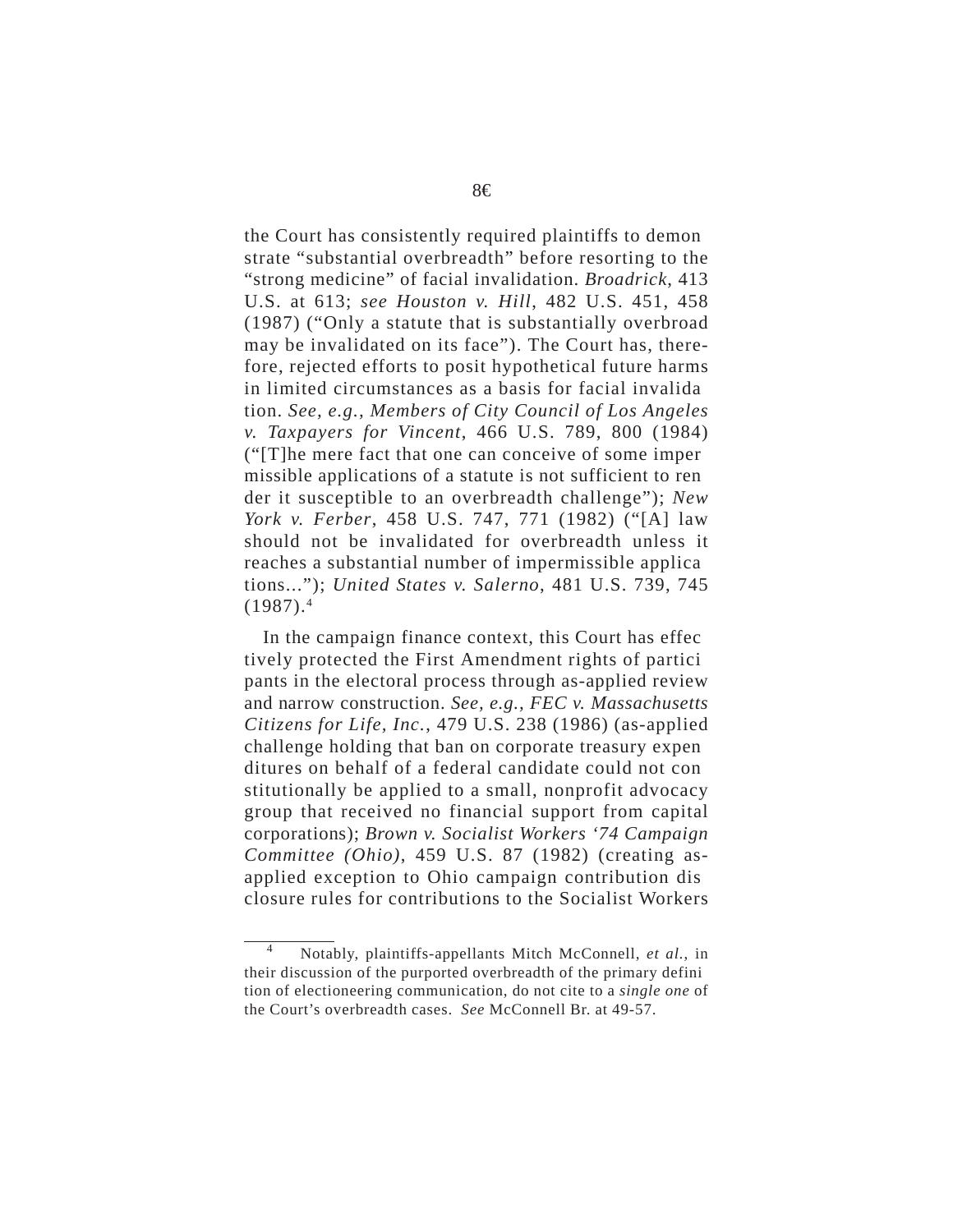Party based upon evidence that disclosure would subject party members to threats, harassment, and reprisals); *Colorado Republican Federal Campaign Committee v. FEC*, 518 U.S. 604 (1996) (recognizing as-applied exception to efforts to limit the independent expendi tures of a political party). Indeed, in *Buckley* itself, the Court recognized that the definition of "electioneering communication" in FECA was too broad. Instead of invalidating the entire scheme on its face, however, the *Buckley* Court posited a narrowing construction designed to avoid conflict with the First Amendment. *Buckley*, 424 U.S. at 42; *Cf. Broadrick v. Oklahoma*, 413 U.S. 601 (1973) (upholding Oklahoma's "Little Hatch Act," reg ulating political activities of government employees, in facial challenge because the protected speech at risk was not sufficiently "substantial" when compared with the sweep of unprotected activity lawfully regulated by the statute).

As the Court recently noted in *Virginia v. Hicks*, \_\_\_\_U.S. \_\_\_\_, 123 S.Ct. 1291, 1296-97 (2003), before applying the "strong medicine" of facial overbreadth invalidation, the Court has weighed the benefits of facial invalidation of a statute against the societal costs of blocking a statute in its numerous constitutional appli cations. "[T]here are substantial social costs *created* by the overbreadth doctrine when it blocks application of a law to constitutionally unprotected speech." *Id.* at 1297 (emphasis in original). Thus, "[t]o ensure that these costs do not swallow the social benefits of declaring a law 'overbroad,'" the Court has "insisted that a law's appli cation to protected speech be 'substantial,' not only in an absolute sense, but also relative to the scope of the law's plainly legitimate applications, before applying the 'strong medicine' of overbreadth invalidation." *Id.* (cit ing *Broadrick*, 413 U.S. at 613).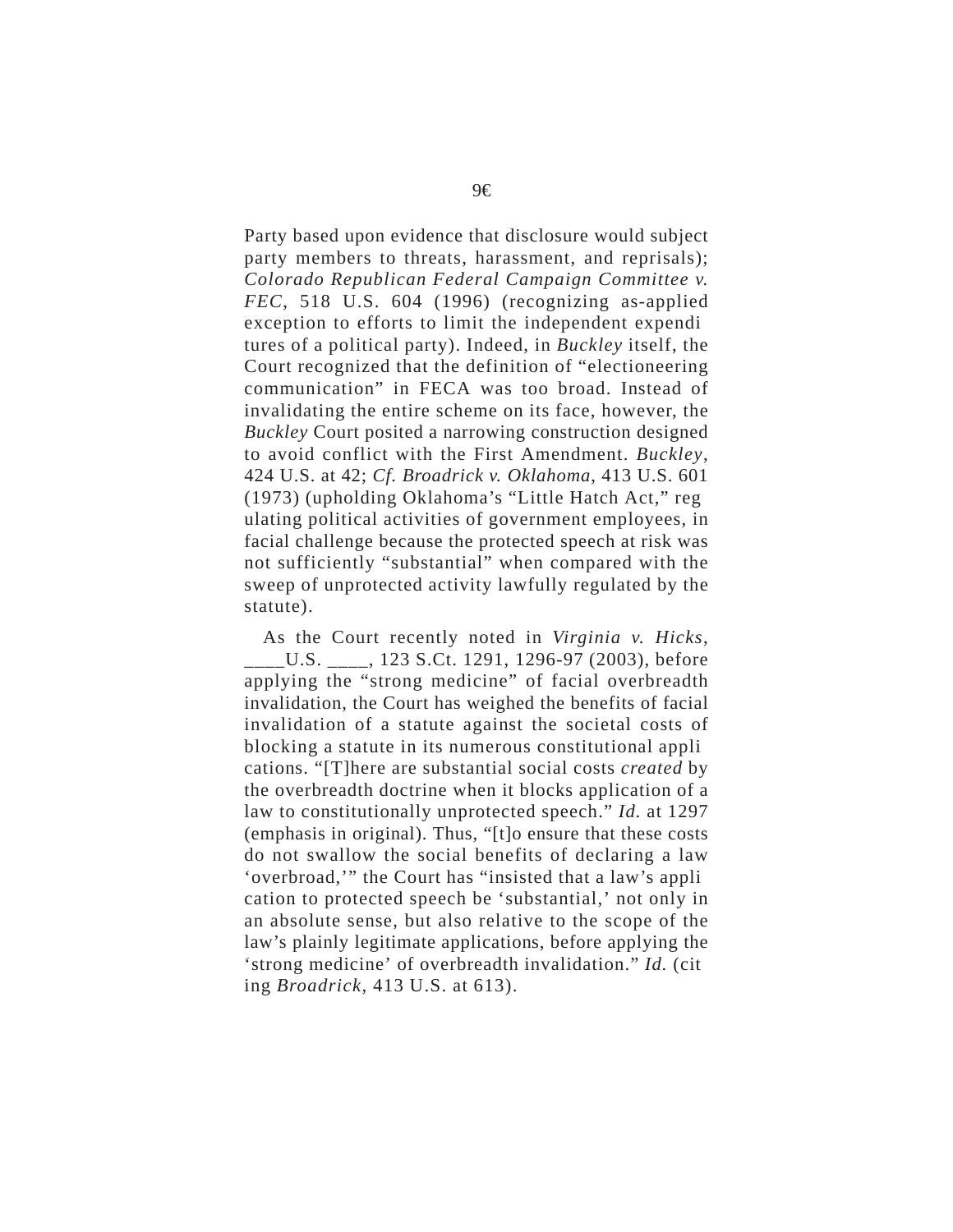Due consideration of both the costs and benefits of resorting to the "strong medicine" of facial invalidation requires rejection of petitioners' facial challenge to BCRA's primary definition of electioneering communi cations. In the first place, resort to facial review is not necessary to protect a vulnerable speaker. Appellants in this action are among the nation's most powerful and wealthy speakers who are more than able to protect their First Amendment rights in as-applied challenges. *See Renne v. Geary*, 501 U.S. 312, 323-324 (1991) (facial challenge should generally not be entertained when an "as-applied" challenge could resolve the case); *Board of Trustees, State Univ. of New York v. Fox*, 492 U.S. 469, 484-85 (1989); *Brockett*, 472 U.S at 504.

The primary definition of electioneering communi cation is restricted to the funding of large-scale expen ditures for broadcast advertisements using the name or likeness of a candidate in a period immediately preced ing a federal election. Since vulnerable speakers who might be unable to raise as-applied challenges or to seek administrative guidance are highly unlikely to be affected by such a narrow law, BCRA simply does not raise concerns that would be present in settings involv ing vulnerable speakers who are unlikely to be in a posi tion to preserve their First Amendment rights in more traditional as-applied proceedings. *See, e.g., Dombrowski v. Pfister*, 380 U.S. 479 (1965); *Coates v. City of Cincinnati*, 402 U.S. 611 (1971); *Gooding v. Wilson*, 405 U.S. 518 (1972).

Moreover, the risk to protected speech posed by the primary definition of electioneering communication is minimal. Contrary to appellants' hyperbole, Congress has not banned any speech in adopting the primary def inition of electioneering communication. Rather, Congress has prohibited the use of corporate and labor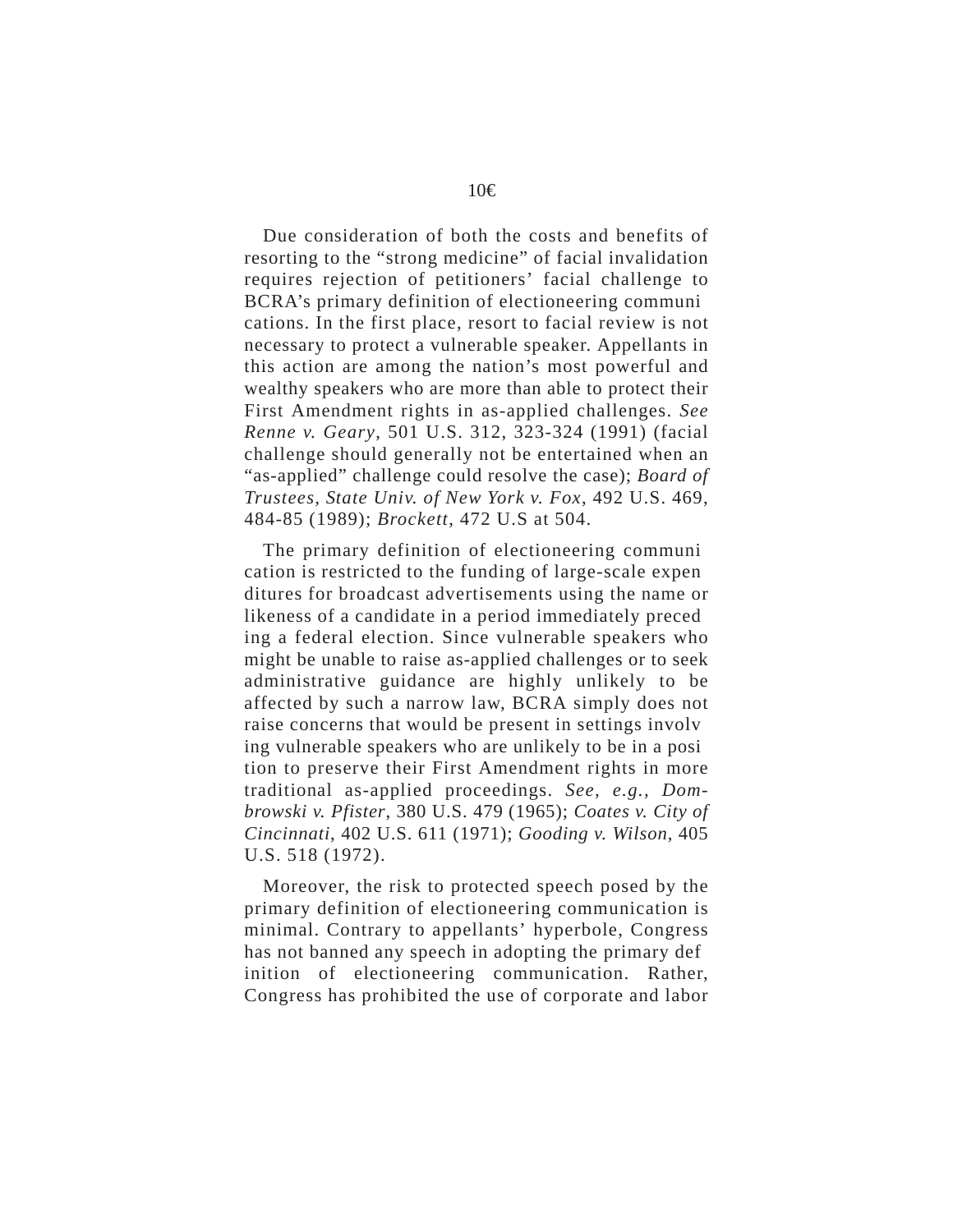union treasury money to fund broadcast advertisements within 60 days of a general election and 30 days of a pri mary election in which the candidate's name or likeness is used and provided that other entities must disclose the source of the funds for these advertisements. In the overwhelming majority of settings, such a regulation aimed at reinforcing long-standing restrictions on the use of corporate and labor treasury funds in federal election campaigns and assuring disclosure of the sources of fed eral campaign funding raises no significant First Amend ment issues. *Buckley*, 424 U.S. at 66-68 (upholding disclosure); *FEC v. Beaumont*, \_\_\_ U.S. \_\_\_, 123 S.Ct. 2200, 2211 (2003) (upholding ban on corporate treasury funds in federal elections).

Further, even in those relatively few instances in which the application of the primary definition may touch upon "pure issue advocacy," arguably beyond the scope of campaign finance regulation, appellants may simply establish a separate segregated fund with which to conduct such communications, funded in accordance with the same rules that apply to other electioneering communications. Such a minor administrative inconve nience hardly requires the strong medicine of facial overbreadth review. *See Regan v. Taxation With Representation*, 461 U.S. 540 (1983).

Finally, appellants wishing to avoid the administrative inconvenience of establishing a PAC can avoid the statute's reach entirely by simply omitting the candi date's name or likeness in the period immediately preceding a federal election.

In the district court, considerable attention was dedi cated to calculating the percentage of "true issue advo cacy" communications that would be captured by the primary definition of electioneering communications as a means of ascertaining whether the primary definition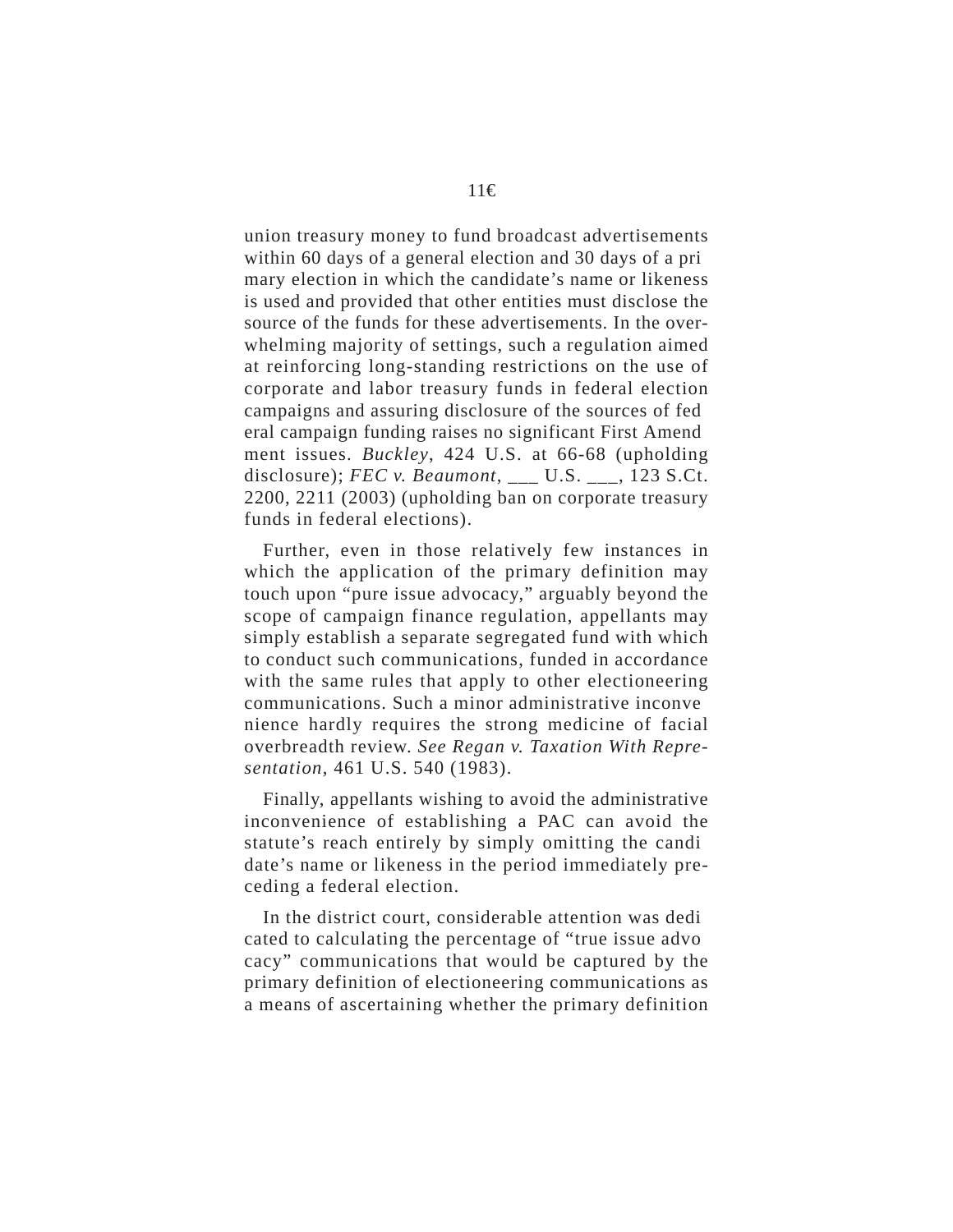was substantially overbroad. For this purpose, defen dants submitted the *Buying Time* studies of advertise ments airing in the 1998 and 2000 elections to which BCRA's primary definition would apply and argued that only a small percentage of these advertisements reflected "true issue advocacy," arguably beyond the purview of campaign finance legislation. Plaintiffs, for their part, submitted no independent evidence of the purported overbreadth of the primary definition, but rather relied upon their own analysis of defendants' studies which, they said, showed that approximately 50% of the adver tisements airing in 1998 that would fall within BCRA's coverage and 17% of the advertisements in the 2000 election were "true issue advocacy." *See* Supp. App. at 244sa, 1349sa-1350sa; McConnell Br. at 56.

The three judges in the court below reached widely divergent conclusions as to the sweep of the primary def inition. *See* Supp. App. at 1157sa (Judge Leon); *id.* at 857sa (Judge Kollar-Kotelly); *id.* at 244sa, 367sa n.149 (Judge Henderson). These widely differing analyses confirm the wisdom of an overbreadth analysis that looks to the costs and benefits of facial review, rather than a mechanical and unwieldy effort to estimate the per centage of communications that fall on one side or another of a constitutional line. *See* Richard H. Fallon, Jr., *Making Sense of Overbreadth*, 100 Yale L.J. 853, 894 (1991) (rejecting empirical approach to overbreadth doctrine as requiring "uncabined judicial speculation in areas that are, at best, on the outer fringes of the courts' practical competence"). In fact, while the *Buying Time*  studies contained the best available social science data and were of great assistance to Congress in seeking to predict the future, no study – especially a study that asks college students to discern the purpose of a political advertisement completely divorced from context - can provide a court with a precise percentage of hypotheti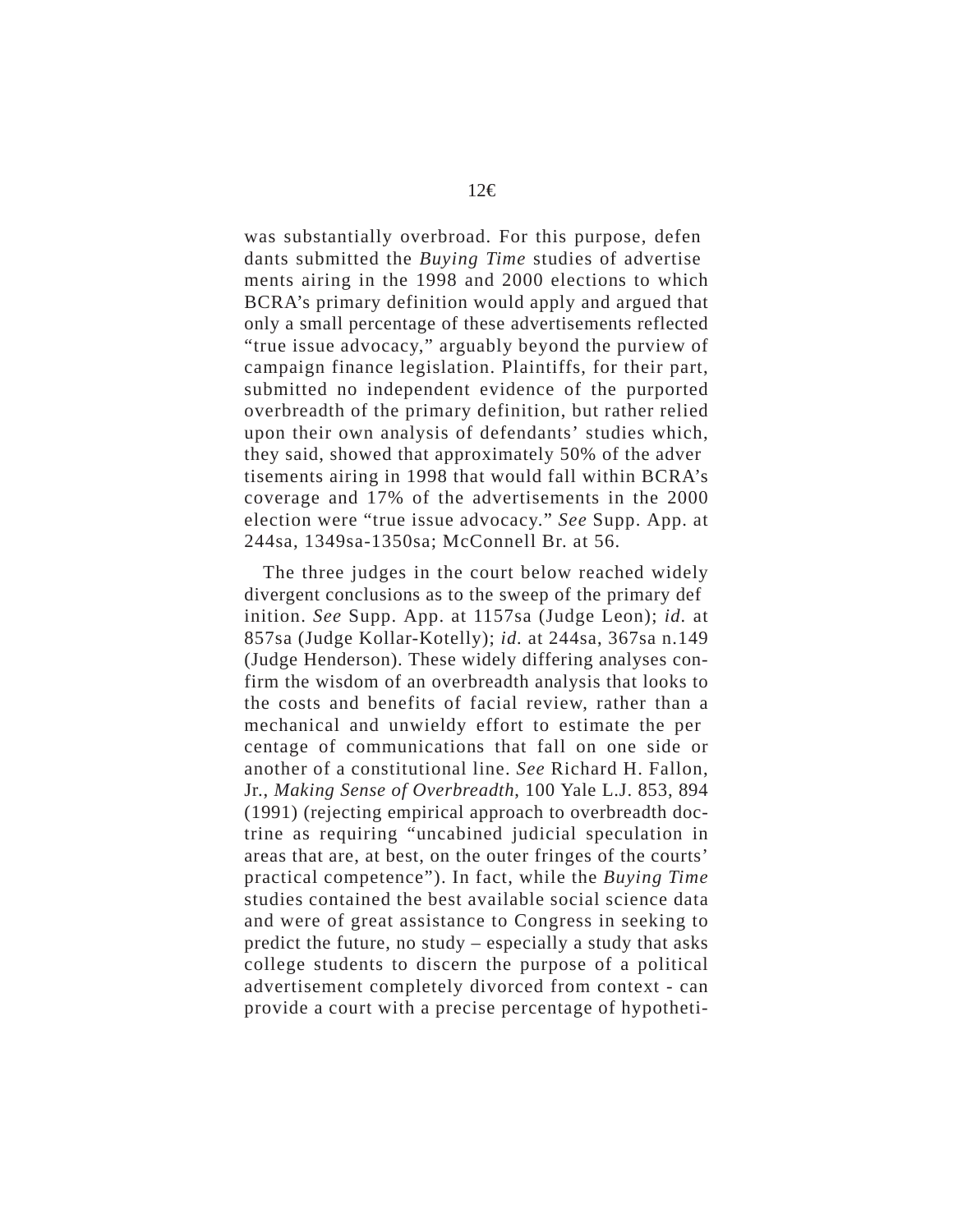cal future speech that will raise significant First Amend ment concerns. Only experience can provide that data and only as-applied review can respond appropriately to such data. Accordingly, appellants' effort to invalidate BCRA before any body of experience can develop should be rejected.

#### **B. The Fall-back Definition of "Electioneering Communication" Is Facially Valid**

Appellants' facial vagueness challenge to Congress's back up definition is equally unavailing. Appellants argue that the fall-back definition of "electioneering communication" limiting coverage to those communi cations that (1) praise or criticize a candidate for federal office and (2) cannot be plausibly construed as anything other than an exhortation to vote for or against the can didate, introduces an element of subjective uncertainty into the statutory scheme and therefore must be stricken on its face.

The Court will strike a statute for facial vagueness only in extremely narrow circumstances where the statute lacks an "operative core" of prohibited behavior. *See Smith v. Goguen*, 415 U.S. 566 (1974); *Secretary of State of Md. v. Joseph H. Munson Co., Inc.*, 467 U.S. 947, 965- 966 (1984) *City of Chicago v. Morales*, 527 U.S. 41, 56- 57 (1999). In such a situation, the statute is vague "'not in the sense that it requires a person to conform his conduct to an imprecise but comprehensible normative stan dard, but rather in the sense that no standard of conduct is specified at all.'" *Smith*, 415 U.S. at 578 (quoting *Coates v. City of Cincinnati*, 402 U.S. 611, 614 (1971)); *see Kolender v. Lawson*, 461 U.S. 352, 358 (1983) (Cal ifornia statute requiring persons who loiter or wander on the streets to provide "credible and reliable" identifica tion "contains no standard for determining what a suspect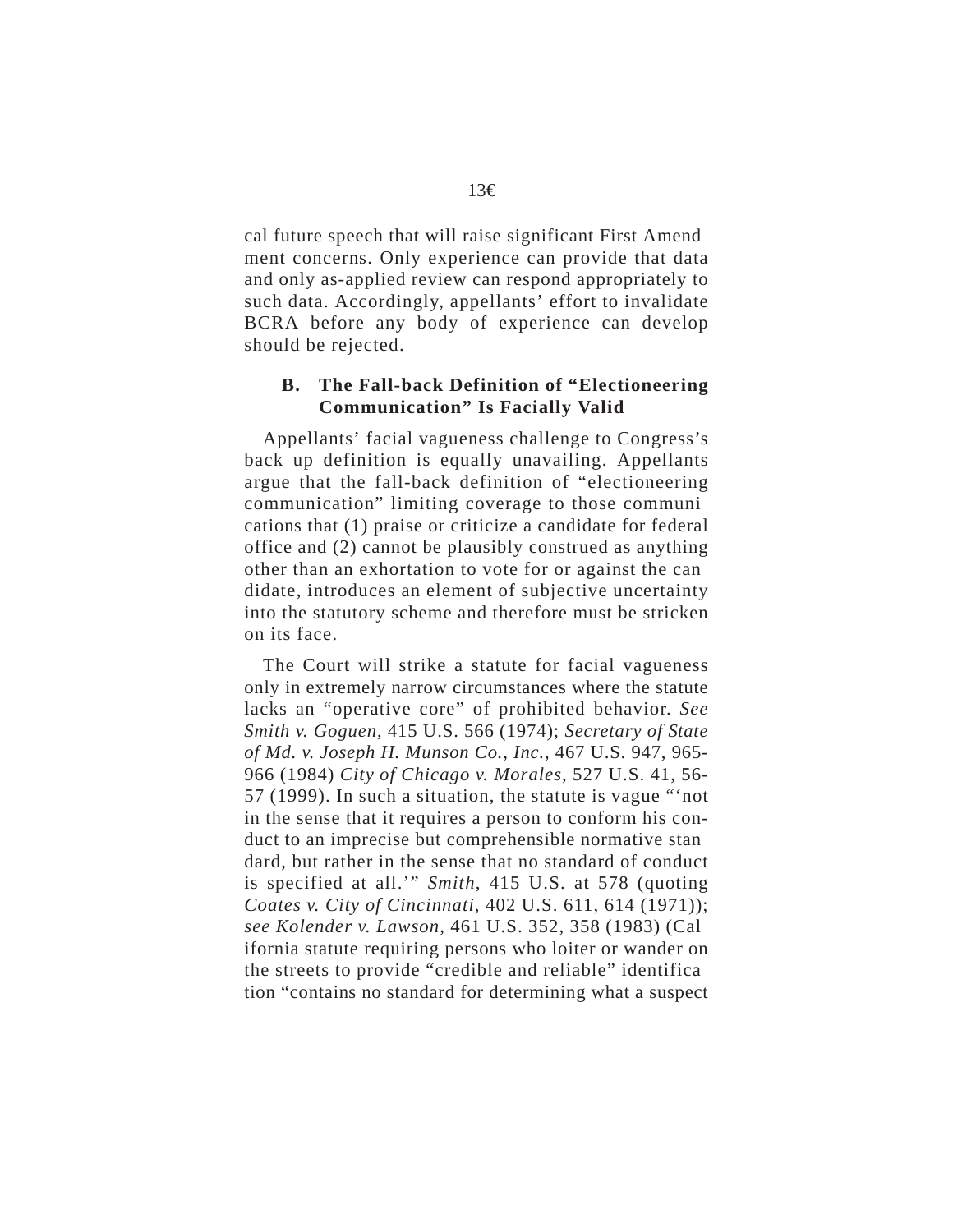has to do in order to satisfy the requirement to provide a 'credible and reliable' identification"); *Smith*, 415 U.S. at 578 (Massachusetts statute prohibiting "publicly treat[ing] contemptuously the flag of the United States" specifies "no standard of conduct" and therefore facially vague); *City of Chicago*, 527 U.S. at 59-60 (striking on facial vagueness grounds Chicago anti-loitering ordi nance prohibiting individuals from "remain[ing] in any one place with no apparent purpose"); *Cf. Spence v. Washington*, 418 U.S. 405, 414 n.9 (1974).

The fall-back definition of electioneering communi cations is not facially vague under such a test. In the vast majority of cases, application of the fall-back definition raises no difficult issues of statutory construction and neither prospective speakers nor regulators can have any doubt as to the statute's applicability. The statute thus has a "core of easily identifiable and constitutionally proscribable conduct," *Munson*, 467 U.S. at 965-966. If, as appellants allege, certain circumstances may arise in which the scope of the prohibition is unclear, an appro priate as applied challenge may be brought before both the FEC and an Article III Court to determine the appli cability of the statute.

#### **II. EXPRESS ADVOCACY IS NOT A CONSTITU-TIONAL CEILING**

Appellants contend that BCRA's primary and fall-back definitions of "electioneering communication" violate a putative constitutional requirement that campaign finance restrictions be limited to speech that expressly advocates the election or defeat of a candidate by using magic words such as "vote for" or "vote against" the candidate.5 The magic words version of an express advo-

The contention that the Court's limiting construction in *Buckley* creates a constitutional ceiling beyond which no permissible reg-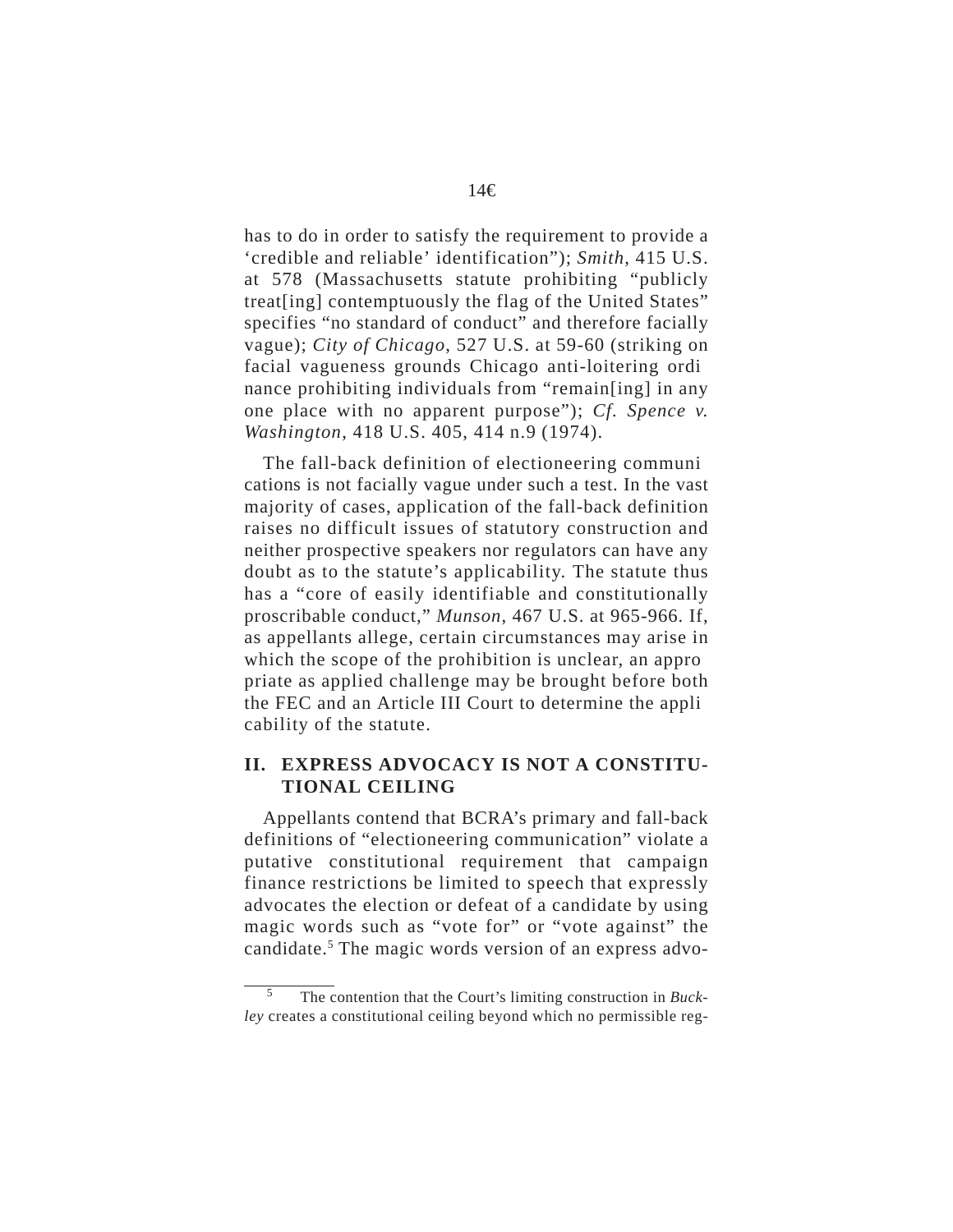cacy limitation is not an irreducible constitutional ceil ing, restricting any conceivable regulation of indepen dent expenditures. Rather, the Court resorted to a magic words approach to express advocacy as a narrowing con struction to avoid constitutional issues raised by certain provisions of FECA, namely that the provisions did not clearly demarcate what conduct was prohibited and might have regulated speech too far afield from the elec tion campaign of a specific candidate for federal office. Neither of these vulnerabilities is present in the elec tioneering communication provisions of BCRA.

The Court in *Buckley* twice construed a provision of FECA to apply only to expenditures used to fund com munications that use magic words to expressly advocate the election or defeat of a candidate. Each time, the Court used magic word/express advocacy as a saving construction of statutory language that would otherwise be unconstitutionally vague or reach communications not clearly related to the campaign of a particular federal candidate. Neither in *Buckley* nor thereafter has the Court suggested that a campaign finance regulation without these infirmities must be limited to a magic word version of express advocacy.

The *Buckley* Court first discussed express advocacy in the context of FECA's \$1,000 ceiling on expenditures "relative to a clearly identified candidate." "The use of

ulation of electioneering communications may regulate is the sole issue properly before the Court in facial challenge to the election eering provisions of BCRA. If, as appellants contend, *Buckley*'s magic words of express advocacy forever constrain Congress from fixing a definition of electioneering communications beyond these magic words, then BCRA's regulation of electioneering communi cations beyond express advocacy would be unconstitutional in all its applications and therefore be subject to facial challenge. However, as shown below, nothing in the Court's precedents sustains appellants' contention.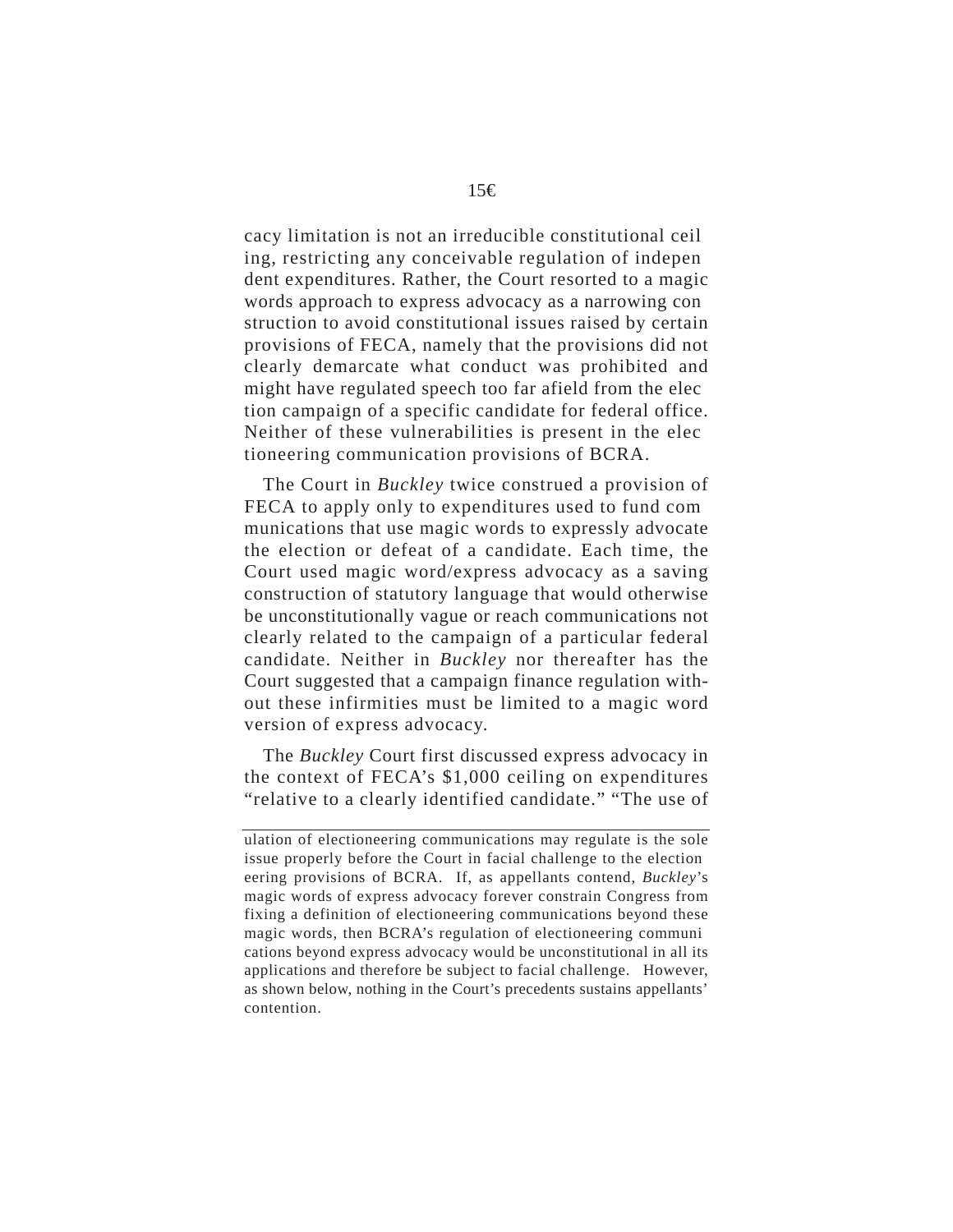so indefinite a phrase as 'relative to' a candidate," the Court explained, "fails to clearly mark the boundary between permissible and impermissible speech . . . ." *Buckley*, 424 U.S. at 41. In the Court's view, the vague ness problem was not overcome by the court of appeals' reading of the statutory term "relative to a . . . candi date" to mean "advocating a candidate's election or defeat." The problem with that interpretation, the Court explained, is that a speaker could never be certain whether any particular political communication would be deemed electoral advocacy—and thus within the statute's reach—or mere "issue advocacy." "For the dis tinction between discussion of issues and candidates and advocacy of election or defeat of candidates may often dissolve in practical application. Candidates, especially incumbents, are intimately tied to public issues involv ing legislative proposals and governmental actions." *Id.*  at 42. The Court therefore adopted a more precise inter pretation of the statutory language than the one put forward by the Court of Appeals: "[I]n order to preserve the provision against invalidation on vagueness grounds, [the expenditure ceiling] must be construed to apply only to expenditures for communications that in *express terms*  advocate the election or defeat of a clearly identified candidate for federal office." *Id.* at 43 (emphasis added).

In contrast, BCRA leaves no doubt whether any par ticular expenditure will be deemed to have been made for an "electioneering communication." Four criteria must be satisfied to come within the statute's reach: There must be (1) a broadcast, cable or satellite com munication; (2) which refers to a clearly identified can didate for federal office; (3) is made within 60 days before the election for the office sought by the candidate (or 30 days before the primary or caucus); and (4) is targeted to the relevant electorate, unless the office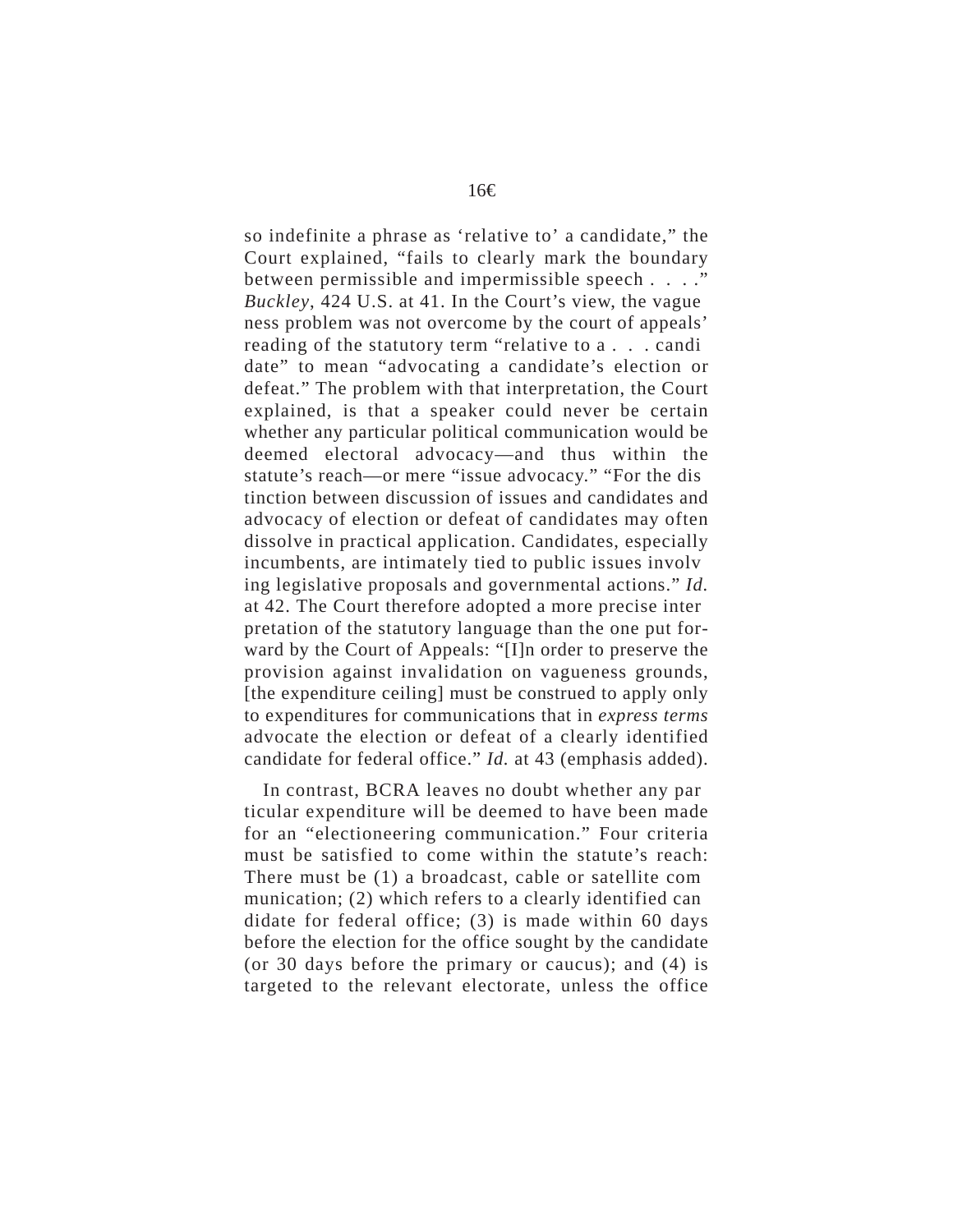sought is President or Vice-President. 2 U.S.C.  $§$  434(f)(3)(A)(i).

Whether an expenditure satisfies each of these crite ria may easily be determined, and a speaker need only negative any one of them to avoid application of the statute. Consequently, no one could plausibly claim to have been deprived of "'fair warning'" as to what conduct the statute regulates. *Buckley*, 424 U.S. at 41 n.48 (quoting *Grayned v. City of Rockford*, 408 U.S. 104, 108-109 (1972)). Nor is any speaker compelled to "'hedge and trim,'" or refrain even from unregulated speech because the boundaries of the statute's coverage are not clearly marked. *Buckley*, 424 U.S. at 43 (quoting *Thomas v. Collins*, 323 U.S. 516, 535 (1945)). In short, BCRA regulates with "narrow specificity," just as the First Amendment requires. *NAACP v. Button*, 371 U.S. 415, 433 (1963).

The *Buckley* Court returned to express advocacy when construing FECA's disclosure requirements for expen ditures made by persons other than candidates and groups other than political committees. "To insure that the reach of [the disclosure provision] is not impermis sibly broad, we construe 'expenditure' for purposes of that section . . . to reach only funds used for commu nications that expressly advocate the election or defeat of a clearly identified candidate. This reading is directed precisely to that spending that is unambiguously related to the campaign of a particular federal candidate." *Id.* at 80 (internal footnote omitted).

Unlike FECA, in the vast majority of applications, BCRA is directed at "spending that is unambiguously related to the campaign of a particular federal candi date." As noted, the primary definition requires that a subject communication must refer to a clearly identified candidate, must be made within a short period preceding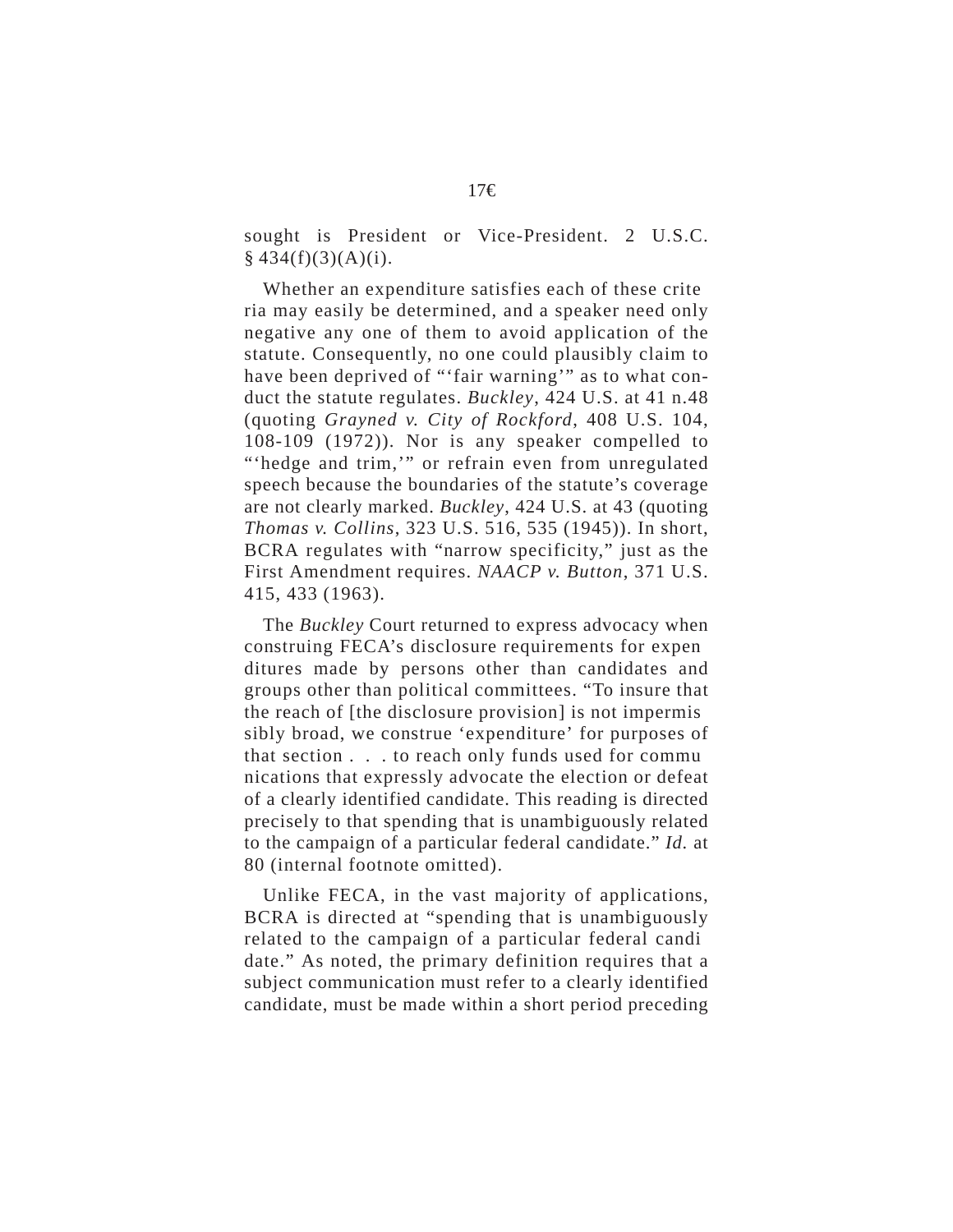an election or vote for nomination, and must be targeted to the relevant electorate. Taken together, these require ments ensure that the overwhelming majority of com munications subject to BCRA are communications intended to be and received as messages in support or opposition to a candidate.

Notably, two of these three requirements in the pri mary definition of electioneering communications were lacking in FECA's provisions regulating expenditures. Although FECA limited its reach to expenditures that were "relative to a clearly identified candidate," or "for the purpose of influencing" an election, it did not restrict its coverage to a narrow time frame preceding an elec tion or vote for nomination. Nor did FECA limit its scope to communications that, where appropriate, are targeted to the relevant electorate. These additional statutory criteria sharpen the focus of the BCRA's elec tioneering communication provisions as compared with FECA's regulation of expenditures. Virtually any infor mation about a candidate worth sharing and distributed to the relevant electorate soon before an election will be received by listeners as potentially pertinent to voting decisions. BCRA thus restricts its reach to communica tions that will inevitably be understood as supporting or opposing a candidate's election. Consequently, under the plain language of BCRA—but not under the plain lan guage of FECA—only communications unambiguously related to a particular candidate's campaign will be cov ered by the statute.<sup>6</sup> Applying the Court's analysis in *Buckley*, then, no magic words/express advocacy limi-

<sup>6</sup> As noted in Point I, above, to the degree to which BCRA applies to broadcast advertisements referring to clearly identified fed eral candidates and appearing shortly before an election, but which nevertheless are unrelated to the upcoming election, an appropriate asapplied challenge may be raised.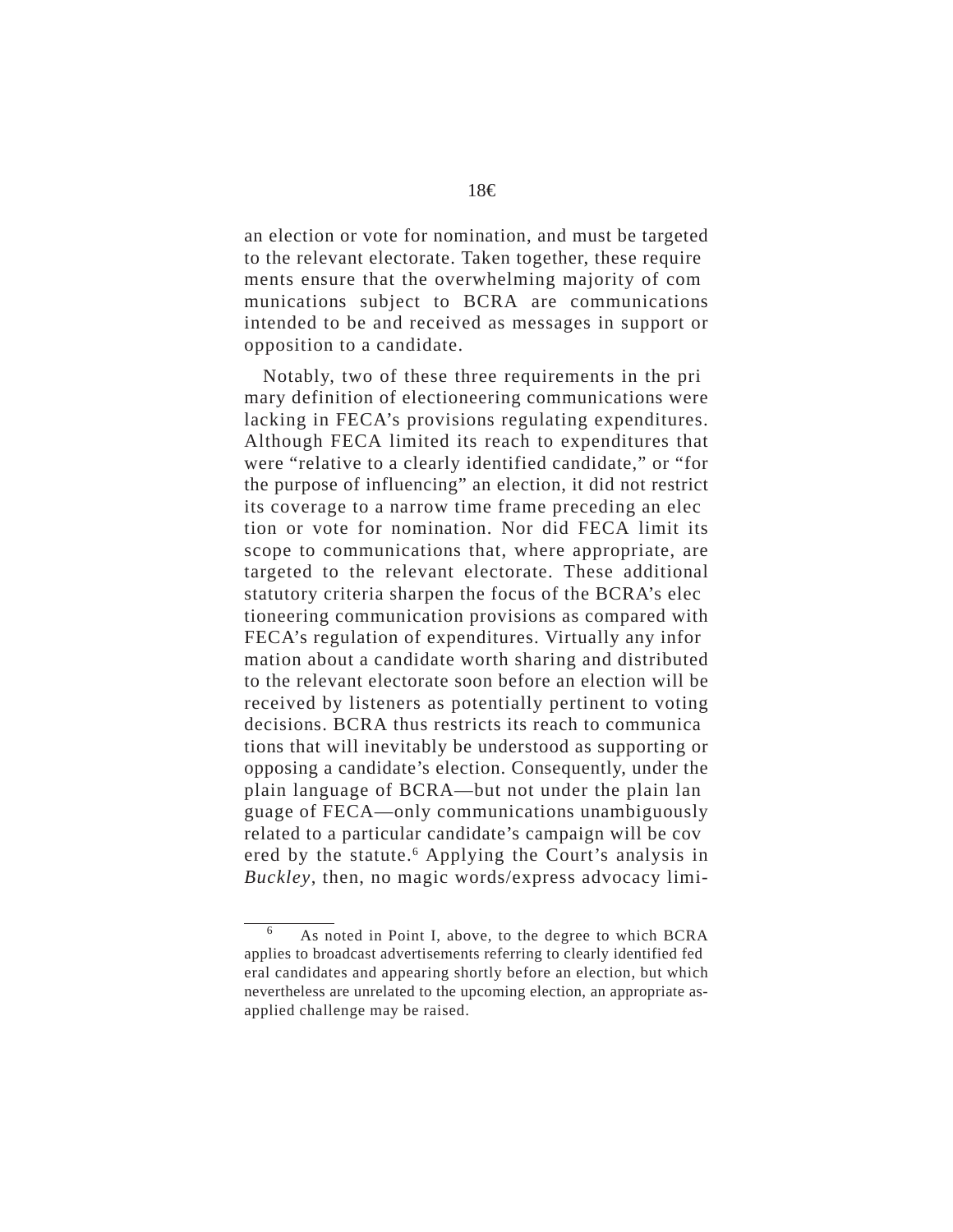tation nor any other narrowing construction is needed to make the BCRA's "electioneering communication" provision consistent with the First Amendment.

Appellants' argument that the First Amendment requires all regulations of campaign finance expendi tures to be limited to a magic words approach to express advocacy rests on a misreading of *Buckley*. Appellants contend that the use of magic words as a form of express advocacy demarcates the boundary between "electoral advocacy," which may permissibly be regulated, and "issue advocacy," which, on appellants' theory, may not be. As the *Buckley* Court plainly recognized, however, the very distinction between electoral advocacy and issue advocacy is frequently a false dichotomy. *See id.* at 42 ("[T]he distinction between discussion of issues and candidates and advocacy of election or defeat of candi dates may often dissolve in practical application").

Moreover, as the Court observed when invalidating FECA's expenditure ceiling: "[I]t would naively underestimate the ingenuity and resourcefulness of persons and groups desiring to buy influence to believe that they would have much difficulty devising expenditures that skirted the restriction on express advocacy of election or defeat but nevertheless benefited the candidate's cam paign." *Buckley*, 424 U.S. at 45.

In this light, the net result of the magic words/express advocacy limitation urged by appellants is not the draw ing of a line between regulable and non-regulable speech. Rather, appellants ask the Court to hold that the Constitution prohibits effective regulation of expendi tures for any form of advocacy, whether for issues or elections. For any campaign finance regulation limited by a magic words approach to express advocacy will, in practice, function as a purely voluntary regime. As the record below amply demonstrates, it is a simple matter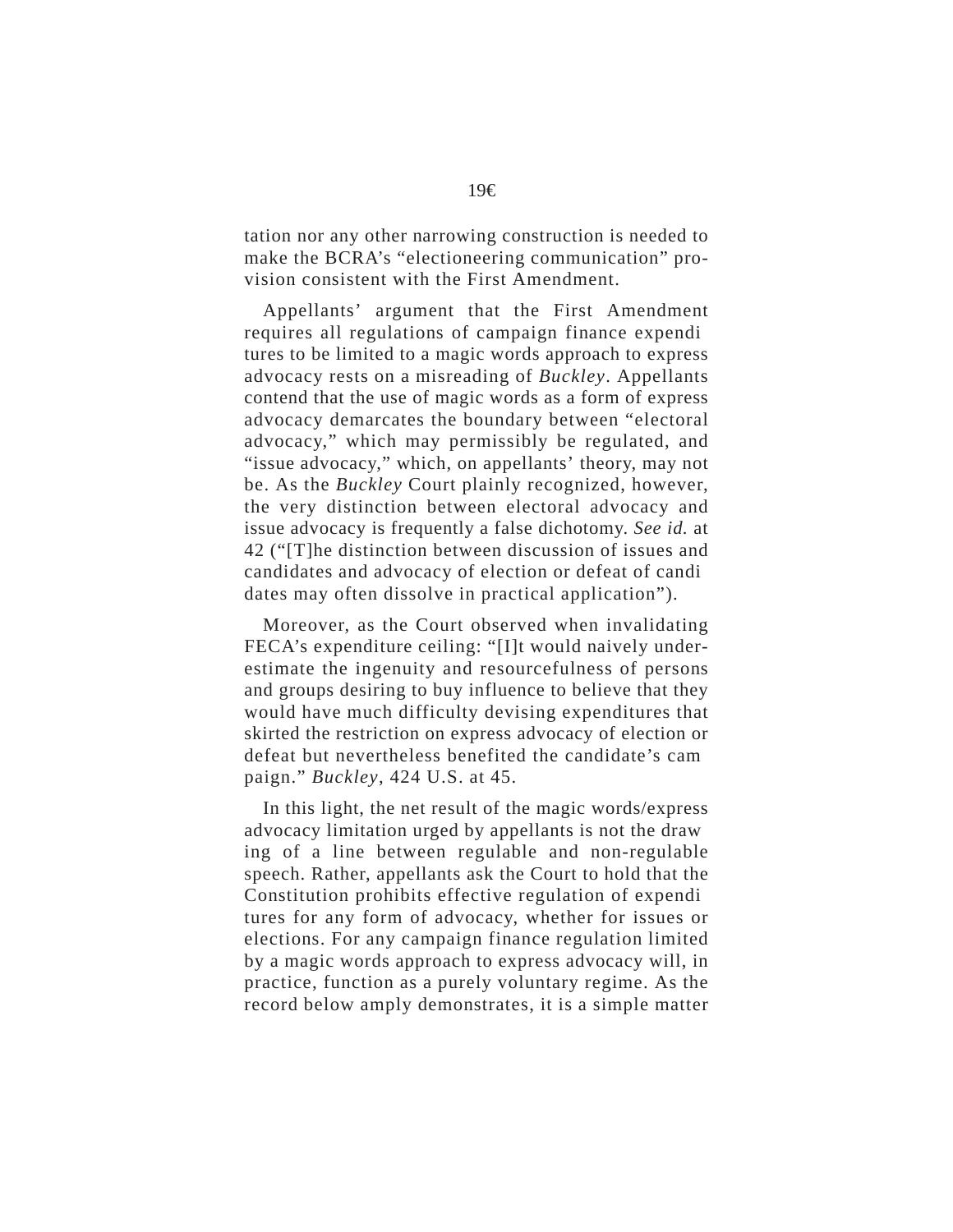to express support or opposition for a candidate's elec tion without invoking talismanic phrases such as "vote for" or "vote against" which, on petitioners' view, are the only suitable means of identifying communications subject to regulation.

Consequently, the elevation of a magic words approach express advocacy from a narrowing construc tion of a poorly drafted statute into an irreducible con stitutional ceiling, as petitioners propose, would forever prevent Congress from advancing the substantial inter ests served by disclosure requirements for independent expenditures—interests which, according to this Court, themselves "furthe[r] First Amendment values by open ing the basic processes of our federal election system to public view." *Buckley*, 424 U.S. at 82.

Likewise, the transformation of a magic words approach to express advocacy into a constitutional ceil ing would forever free corporations to use corporate treasury funds for independent expenditures to support or oppose candidates for Federal office—notwithstand ing the Court's holding that "the compelling governmental interest in preventing corruption support[s] the restriction of the influence of political war chests fun neled through the corporate form." *Austin v. Michigan Chamber of Commerce*, 494 U.S. 652, 659 (1990) (quot ing *FEC v. National Conservative Political Action Committee*, 470 U.S. 480, 500-01 (1985)). If appellants' theory of express advocacy is correct, the Constitution leaves Congress no practicable means of remedying "the corrosive and distorting effects of immense aggregations of wealth that are accumulated with the help of the cor porate form and that have little or no correlation to the public's support for the corporation's political ideas." *Austin*, 494 U.S. at 660; *see Beaumont*, 123 S.Ct. at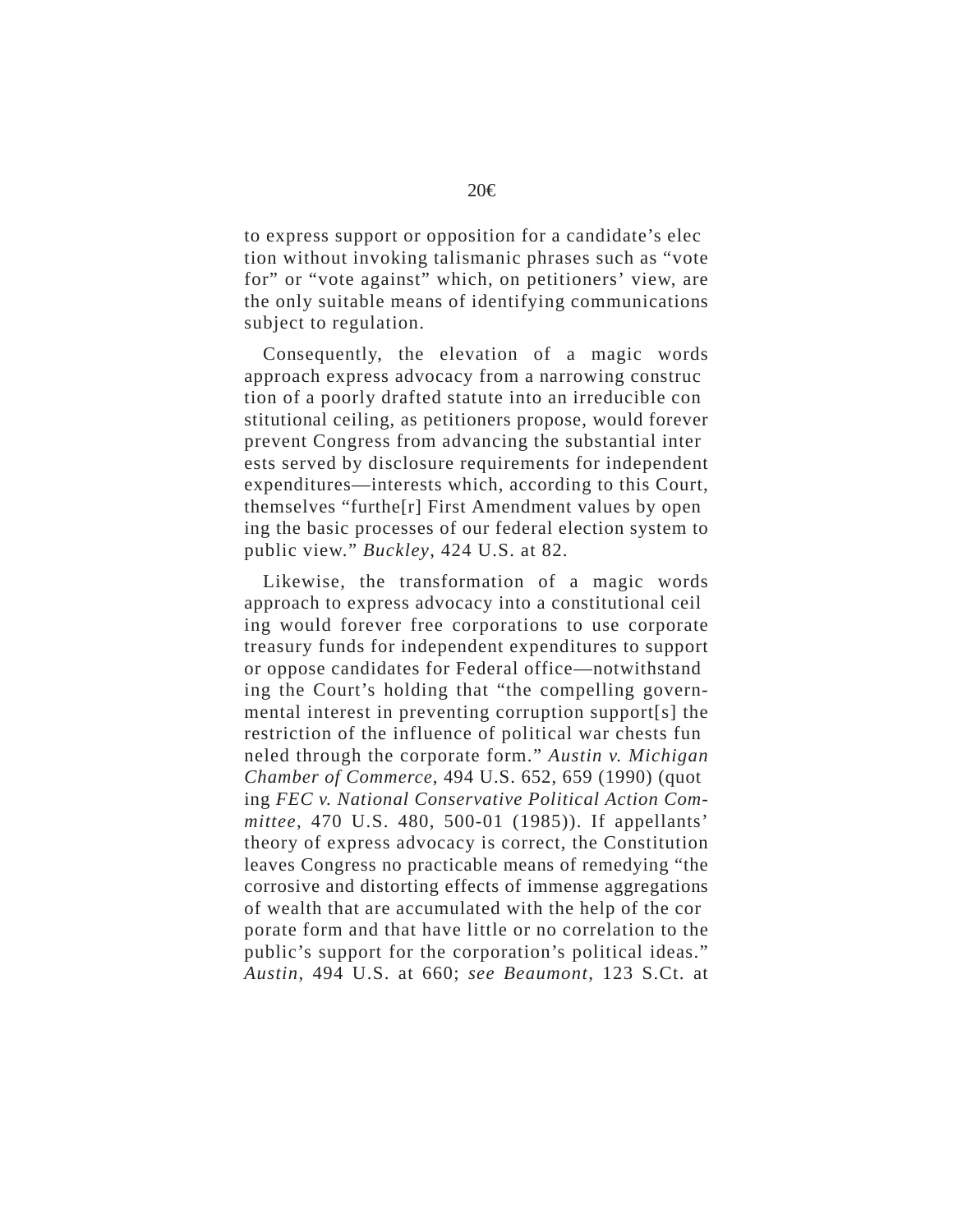2206-07. Nothing in *Buckley* or the Court's campaign finance jurisprudence dictates that result.

## **III. DISCLOSURE REQUIREMENTS AND PROHI-BITIONS ON CORPORATE AND LABOR UNION FUNDING OF ELECTIONEERING COMMUNICATIONS SERVE IMPORTANT FIRST AMENDMENT INTERESTS**

As argued in Point I, above, this Court should not entertain appellants' facial overbreadth and vagueness challenges to either the primary or fall-back definitions of "electioneering communication." Assuming the Court chooses to address the merits of these arguments, the Court should uphold the electioneering provisions of BCRA.

The Court has long held that fundamental First Amendment principles support reasonable disclosure and funding requirements for electoral communications. First, the Court has repeatedly held that disclosure requirements enhance, rather than retard, First Amend ment interests. As the Court has recognized, the mar ketplace of ideas that the First Amendment guarantees is ill-served by a regime of shadowy, untraceable expen ditures for electioneering communications by groups that disguise their true sources of support. Second, the Court has repeatedly recognized that the marketplace of ideas suffers when corporations and labor unions are able to monopolize electoral communications through the stateconferred advantages that permit them to amass large quantities of capital unrelated to the support for their political positions.

The electioneering provisions of BCRA, Sections 201- 204, build directly upon these long-standing pillars of the Court's campaign finance jurisprudence. First, in line with long-upheld restrictions on corporate and labor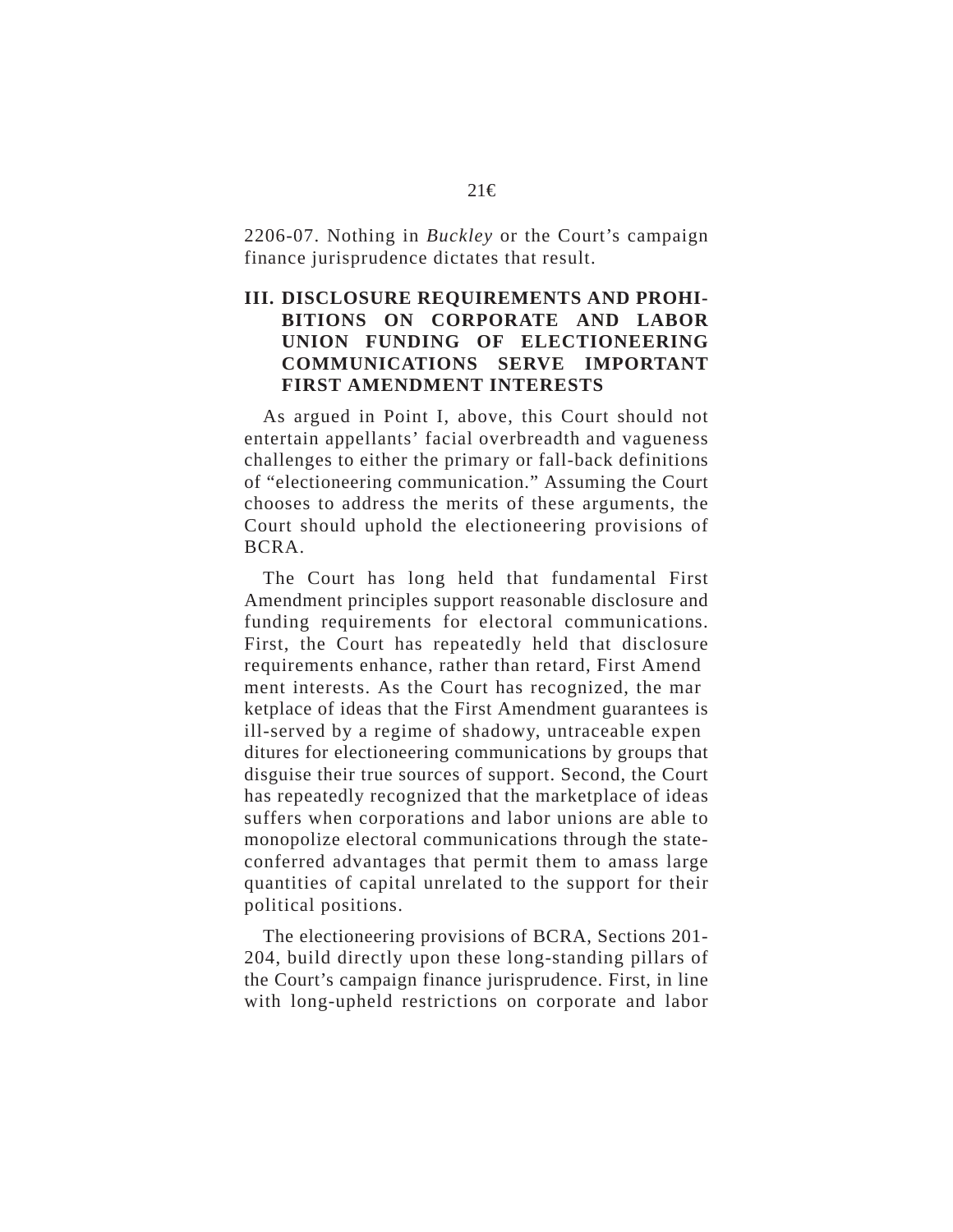union electioneering activities, BCRA prohibits corpo rate and labor union funding of broadcast communica tions which clearly identify a candidate within 60 days of a general election or 30 days of a primary election and are targeted to the candidate's electorate. Second, BCRA requires entities or individuals who spend more than \$10,000 in a calendar year on such broadcast com munications to disclose the sources of funding for these communications. These provisions are fully consistent with the First Amendment principles long recognized by this Court.

#### **A. BCRA's Disclosure Requirements Are Constitutional**

Section 201 of BCRA requires every person who makes disbursements in excess of \$10,000 per year for electioneering communications to file with the FEC a statement containing the person's identity and principal place of business; the amount of each disbursement over \$200 and the identity of the recipient of the disburse ment; the elections and candidates to which the elec tioneering communications pertain; and the names and addresses of contributors who contributed \$10,000 or more to the person or separate segregated fund making the disbursement. 2 U.S.C.  $\S$  434 (f)(1), (2).

The Court has previously recognized that the gov ernmental interests advanced by disclosure requirements are especially likely to outweigh any potential inhibition of First Amendment activity where, as here, "the 'free functioning of our national institutions' is involved." *Buckley*, 424 U.S. at 66 (quoting *Communist Party v. Subversive Activities Control Bd*., 367 U.S. 1, 97 (1961)). The Court has further noted that "disclosure requirements . . . in most applications appear to be the least restrictive means of curbing the evils of campaign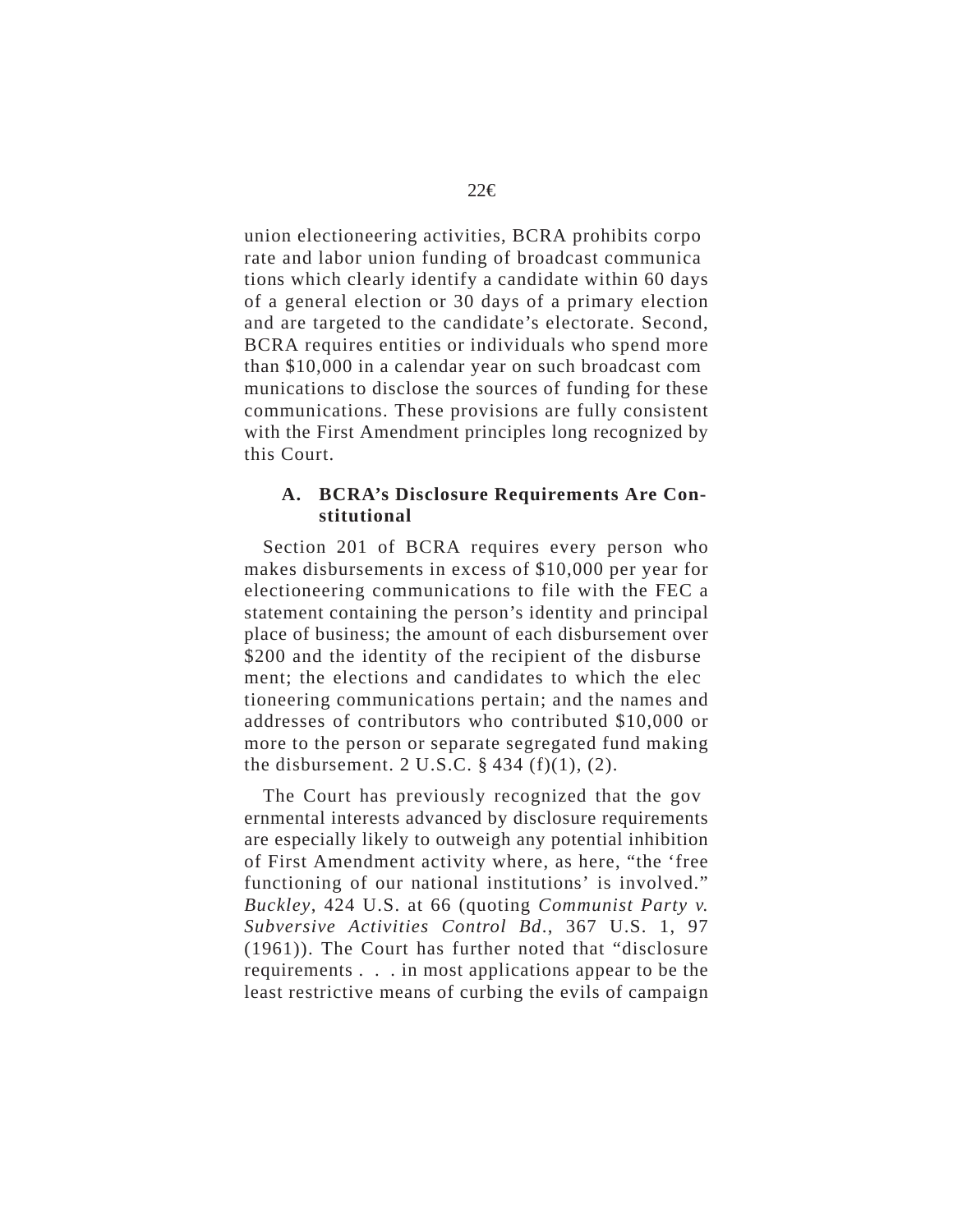ignorance and corruption that Congress found to exist." *Buckley*, 424 U.S. at 68. "'Publicity is justly commended as a remedy for social and industrial diseases. Sunlight is said to be the best of disinfectants; electric light the most efficient policeman.'" *Id.* at 67 (quoting L. Bran deis, *Other People's Money* at 62 (National Home Library Foundation ed. 1933)).

Applying these principles in *Buckley*, the Court upheld disclosure requirements substantially similar to those at issue here. As in *Buckley*, the disclosures mandated by BCRA advance at least three governmental interests. First, BCRA's disclosure provisions assist voters by pub licizing a candidate's sources of financial support, thereby identifying the interests to which the candidate is likely to be responsive if elected. *See Buckley*, 424 U.S. at 66-67. "Second, disclosure requirements deter actual corruption and avoid the appearance of corruption by exposing large contributions and expenditures to the light of publicity." *Id.* at 67. "Third, and not least sig nificant," disclosure facilitates enforcement of contri bution limitations. *Id.* at 67-68.

BCRA's disclosure requirements raise none of the vagueness concerns that prompted the *Buckley* Court to adopt a narrowing construction of FECA's disclosure provision for expenditures by parties other than candi dates or political committees. FECA defined "expendi ture" to mean the use of money or valuable assets "for the purpose of . . . influencing" a federal nomination or election. *Id.* at 77; FECA §§ 431(e), (f). "It [wa]s the ambiguity of this phrase that pose[d] constitutional prob lems." *Buckley*, 424 U.S. at 77. To avoid those problems, the Court interpreted "for the purpose of . . . influenc ing" an election to mean using magic words for the pur pose of expressly advocating a candidate's election or defeat, for purposes of section 434(e)'s disclosure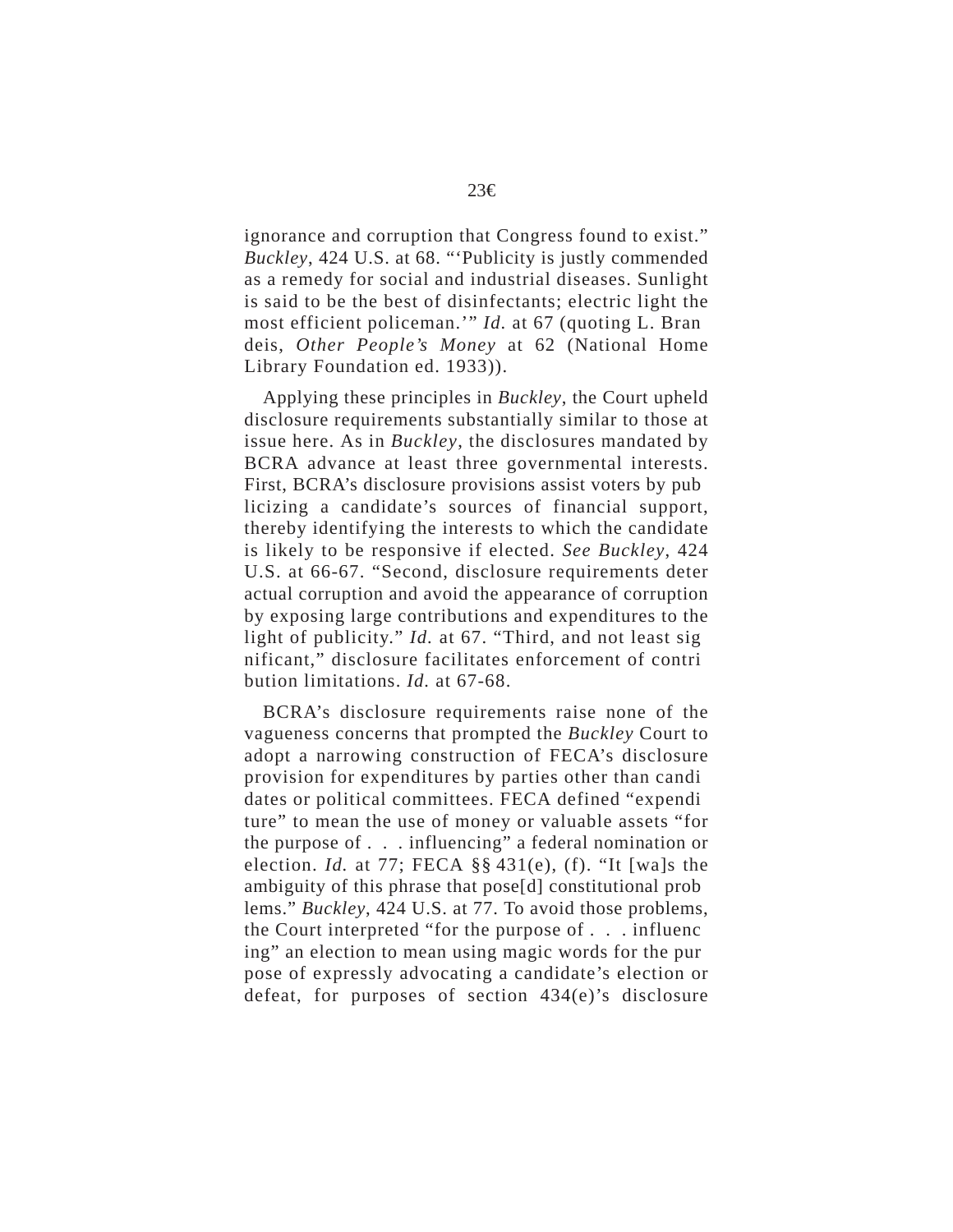requirements for persons other than candidates or polit ical committees. *Id.* at 80.

As discussed above, section 201's definition of "elec tioneering communication" is not similarly ambiguous in its reach. The statute leaves virtually no doubt whether particular conduct will trigger disclosure obligations. The precision of the legislation not only provides ade quate notice to persons contemplating future expendi tures, it also defines a safe harbor for pure issue advocacy. Those wishing to engage in issue advocacy free from regulation may do so easily by avoiding any one of the statutory criteria.

Section 201 likewise does not require disclosure of information too remote from the government's objectives to sustain the legislation. *Cf. Buckley*, 424 U.S. at 80-81. Virtually any "electioneering communication" within the meaning of section 201 will relate to the campaign of a specific candidate and will therefore properly be the target of the government's anti-corruption and informa tional interests advanced by disclosure.

The weighty First Amendment values served by dis closure would forever be compromised if the Court were to treat the magic words approach to express advocacy as a constitutional ceiling on the regulation of indepen dent expenditures. As with section 434(e) of FECA, sec tion 201 "is responsive to the legitimate fear that efforts would be made, as they had been in the past, to avoid the disclosure requirements by routing financial support of candidates through avenues not explicitly covered by the general provisions of the Act." *Id.* at 76 (internal footnote omitted). As the Court predicted when discussing express advocacy in the context of FECA's expenditure caps, *see id.* at 45, the express advocacy limitation made it a simple matter to circumvent pre-BCRA regulation of expenditures while engaging in full-blown electoral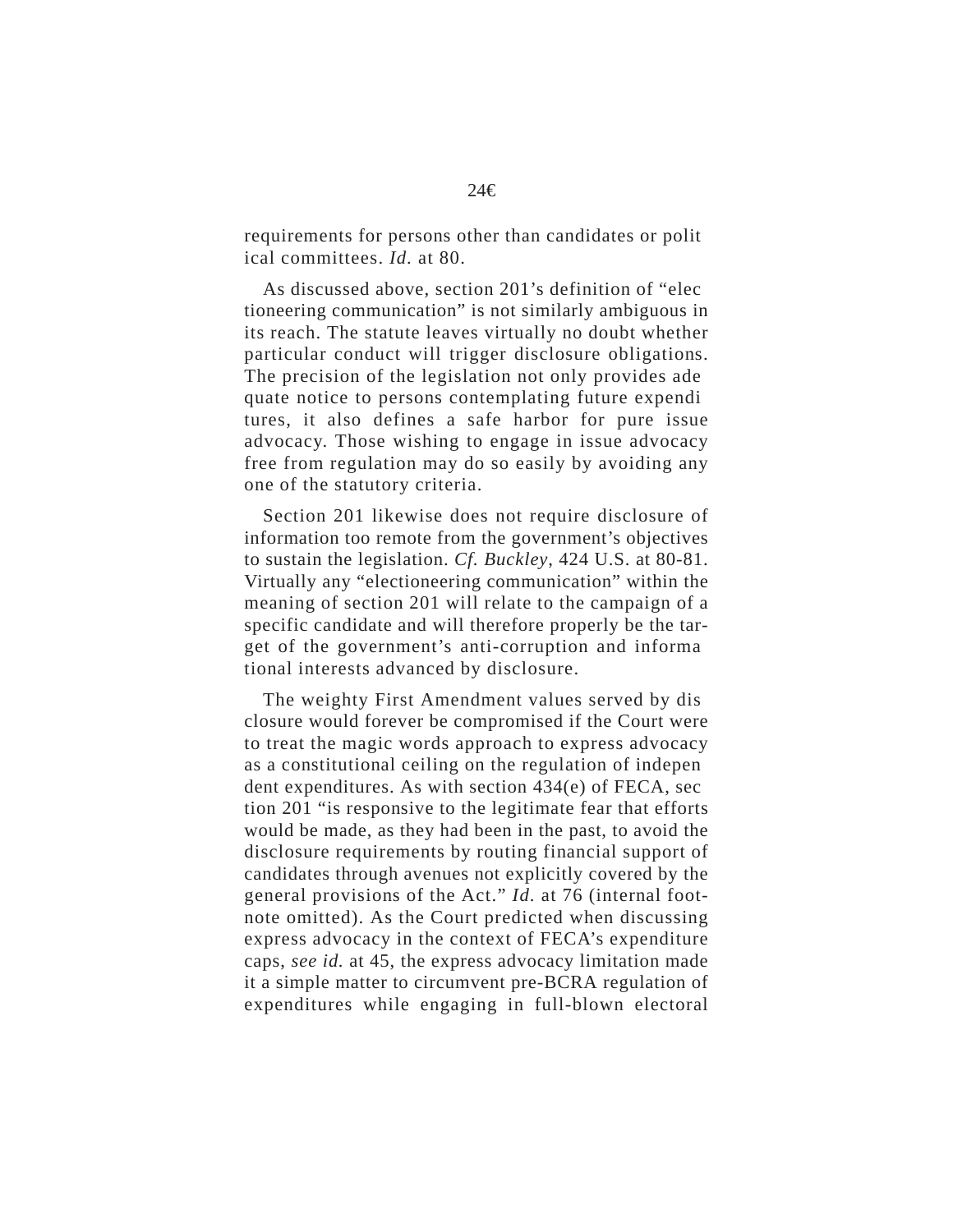advocacy. Section 201 is well-drawn because it provides ample breathing room for discussion of issues while tar geting communications overwhelmingly likely to be understood as supporting or opposing a particular can didate's election.

To the extent BCRA's disclosure requirements may unduly burden any particular group, adequate protection is available through as-applied challenges. The *Buckley*  Court spelled out clearly the evidentiary requirement necessary to prevail in such a challenge, and called for "flexibility in the proof of injury" from disclosure. *See Buckley*, 424 U.S. at 74. Applying those standards, the Court subsequently found Ohio's disclosure requirement unconstitutional as applied to the Socialist Workers Party of Ohio. *See Brown v. Socialist Workers '74 Campaign Comm. (Ohio)*, 459 U.S. 87, 102 (1982). As the Court observed in *Buckley*, it "cannot assume that courts will be insensitive to similar showings when made in future cases." *Buckley*, 424 U.S. at 74.

## **B. BCRA's Restriction of Corporation and Labor Union Funding of Electioneering Communications Is Constitutional**

Federal law has long prohibited the use of corporate and labor treasury funds for federal election activities and required that any corporate or labor expenditures on these activities be made from separate, segregated funds. Congress first prohibited corporate contributions to can didates for election to federal offices in the Tillman Act of 1907, 34 Stat. 864 (1907). Congress extended the pro hibition on corporate contributions to labor unions and prohibited corporate and union expenditures in connec tion with federal elections in the Taft-Hartley Act, 61 Stat. 136 (1947); *Beaumont*, 123 S.Ct. at 2205-06; *FEC v. National Right to Work Committee*, 459 U.S. 197, 208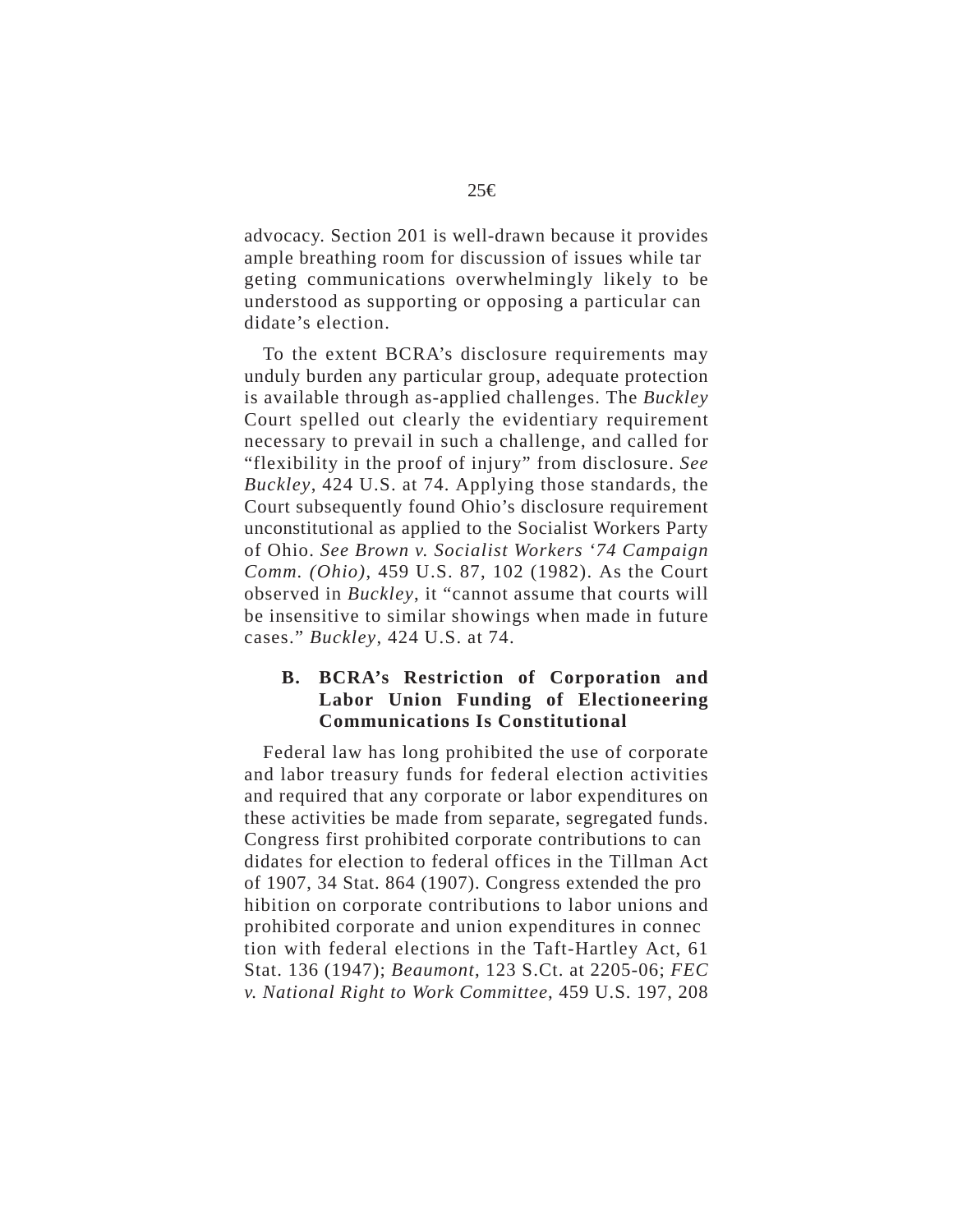(1982); *Pipefitters Local Union No. 562 v. U.S.*, 407 U.S. 385, 402 (1972); *United States v. United Auto Workers* ("*UAW*"), 352 U.S. 567, 585 (1957). These long-standing prohibitions were incorporated into FECA, adopted following Watergate, and have long been upheld.

In *Austin v. Michigan Chamber of Commerce*, 494 U.S. 652 (1990), the Court examined provisions of Michigan's campaign finance law, which, like FECA, prohibited corporate contributions or expenditures in connection with an election. The Court reasoned that, given the special advantages conferred on corporations under state law, they can accumulate large quantities of capital which "have little or no correlation to the pub lic's support for the corporation's political ideas." *Id.* at 660. *Austin* upheld the prohibition on corporate contri butions and expenditures to guard against "the corrosive and distorting effects of immense aggregations of wealth that are accumulated with the help of the corporate form" and to "ensure[] that expenditures reflect actual public support for the political ideas espoused by cor porations." *Id.*; *see FEC v. National Right to Work Committee*, 459 U.S. 197, 207 (1982) ("[S]ubstantial aggregations of wealth amassed by the special advan tages which go with the corporate form of organization should not be converted into political 'war chests' which could be used to incur political debts from legislators").

The reasoning of *Austin* was reaffirmed in the Court's recent decision in *FEC v. Beaumont*, \_\_\_ U.S. \_\_\_,123 S.Ct. 2200 (2003). In upholding the prohibition on cor porate contributions as applied to nonprofit advocacy groups, the Court noted that "as in 1907, the law focuses on the 'special characteristics of the corporate structure' that threaten the integrity of the political process." *Beaumont*, 123 S.Ct. at 2207 (quoting *National Right to Work*,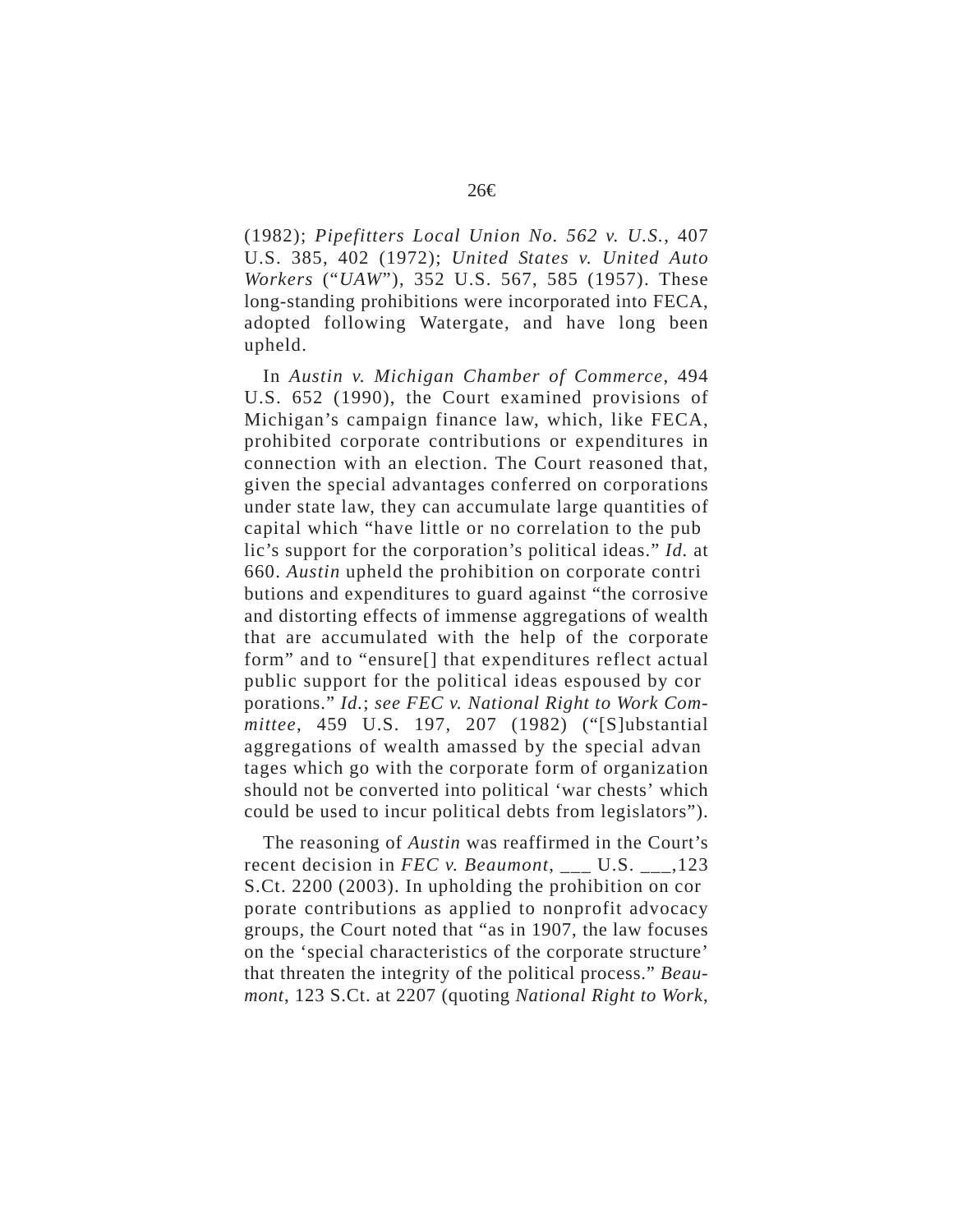459 U.S. at 209). The Court reaffirmed "the public inter est in 'restrict[ing] the influence of political war chests funneled through the corporate form.'" *Id.* (quoting *National Conservative Political Action Comm.*, 470 U.S. at 496-497); *see UAW*, 352 U.S. at 585 (examining extensive history of prohibition of labor union contri butions and expenditures in federal elections).

Building upon the long-standing prohibition on cor porate and labor union expenditures for electioneering activities, BCRA expands the definition of electioneer ing activities to include broadcast advertisements made within 60 days of a general election or 30 days of a pri mary election, referring specifically to an identified can didate for federal office within the jurisdiction in which the candidate seeks office. Congress reasonably could conclude that these communications present the same distortive effects as those expressly advocating the elec tion or defeat of a candidate. Moreover, such commu nications may still be funded through a corporation or labor union's separately segregated fund.

#### **C. The Exception for MCFL Corporations Is Preserved by BCRA**

In *Federal Election Comm'n v. Massachusetts Citizens for Life, Inc.*, 479 U.S. 238 (1986) ("*MCFL*"), the Court held unconstitutional the application of FECA's independent expenditure limitations to nonprofit advocacy corporations which receive no corporate or labor union funding. As set forth in the Court's opinion, three "essential" characteristics of Massachusetts Citi zens for Life made it constitutionally impermissible to apply FECA to it. First, MCFL was "formed for the express purpose of promoting political ideas, and cannot engage in business activities." *MCFL*, 479 U.S. at 264. Second, it had "no shareholders or other persons affili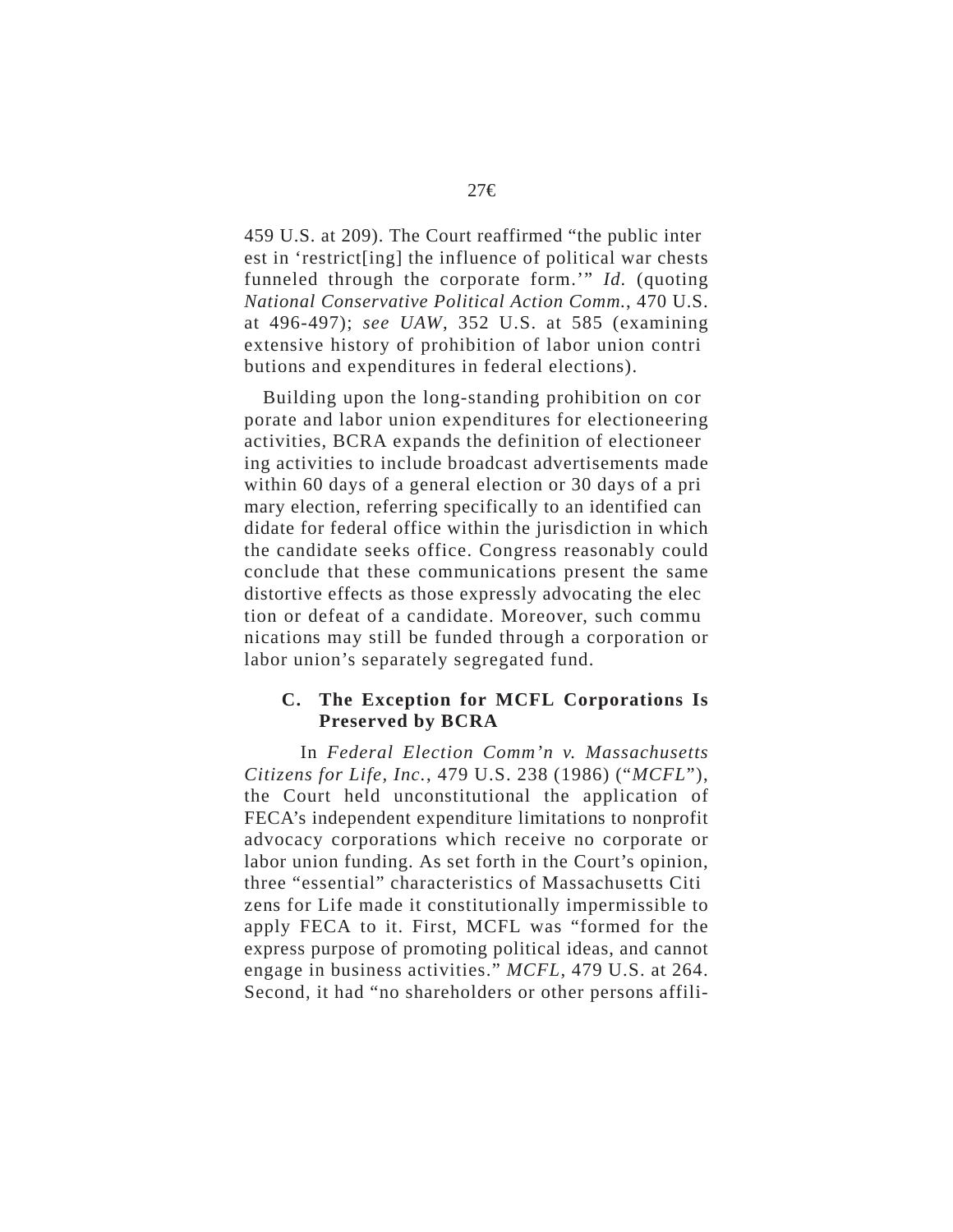ated so as to have a claim on its assets or earnings." *Id.*  Third, MCFL "was not established by a business cor poration or a labor union" and had a "policy not to accept contributions from such entities." *Id.* This policy of refusing business corporation or labor union contri butions "prevent[ed] such corporations from serving as conduits for the type of direct spending that creates a threat to the political marketplace." *Id; see also Austin*, *supra*, at 664 (noting that a nonprofit corporation is capable of "serv[ing] as a conduit for corporate political spending").

*Amici* acknowledge that Section 204, known as the Wellstone Amendment, would appear to make BCRA applicable to *MCFL*-type corporations. As a constitutional rule, however, *MCFL* cannot be repealed by legislative enactment. *See City of Boerne v. Flores*, 521 U.S. 507, 519 (1997). The FEC's implementing regulations confirm this understanding of BCRA. *See* Electioneering Com-muni cations, 67 Fed. Reg. 65190, 65203-04 (October 24, 2002), <available at http://www.fec.gov/pdf/nprm/ electioneering\_comm/fr67n205p65189.pdf>. Thus, under BCRA, corporations that meet the three requirements set forth in *MCFL* continue to be exempt from the disclosure requirements and expenditure limitations of FECA.

Nonprofit advocacy corporations that continue to receive corporate and/or labor union contributions are therefore faced with a choice under BCRA. They can either refuse to accept such contributions, thereby exempting themselves from BCRA's disclosure rules and expenditure limitations, or accept such contributions, subjecting themselves to BCRA with its requirement that electioneering communications be funded through a seg regated fund. Given the compelling interest in prevent ing nonprofit corporations from being used as conduits for prohibited corporate and labor union electioneering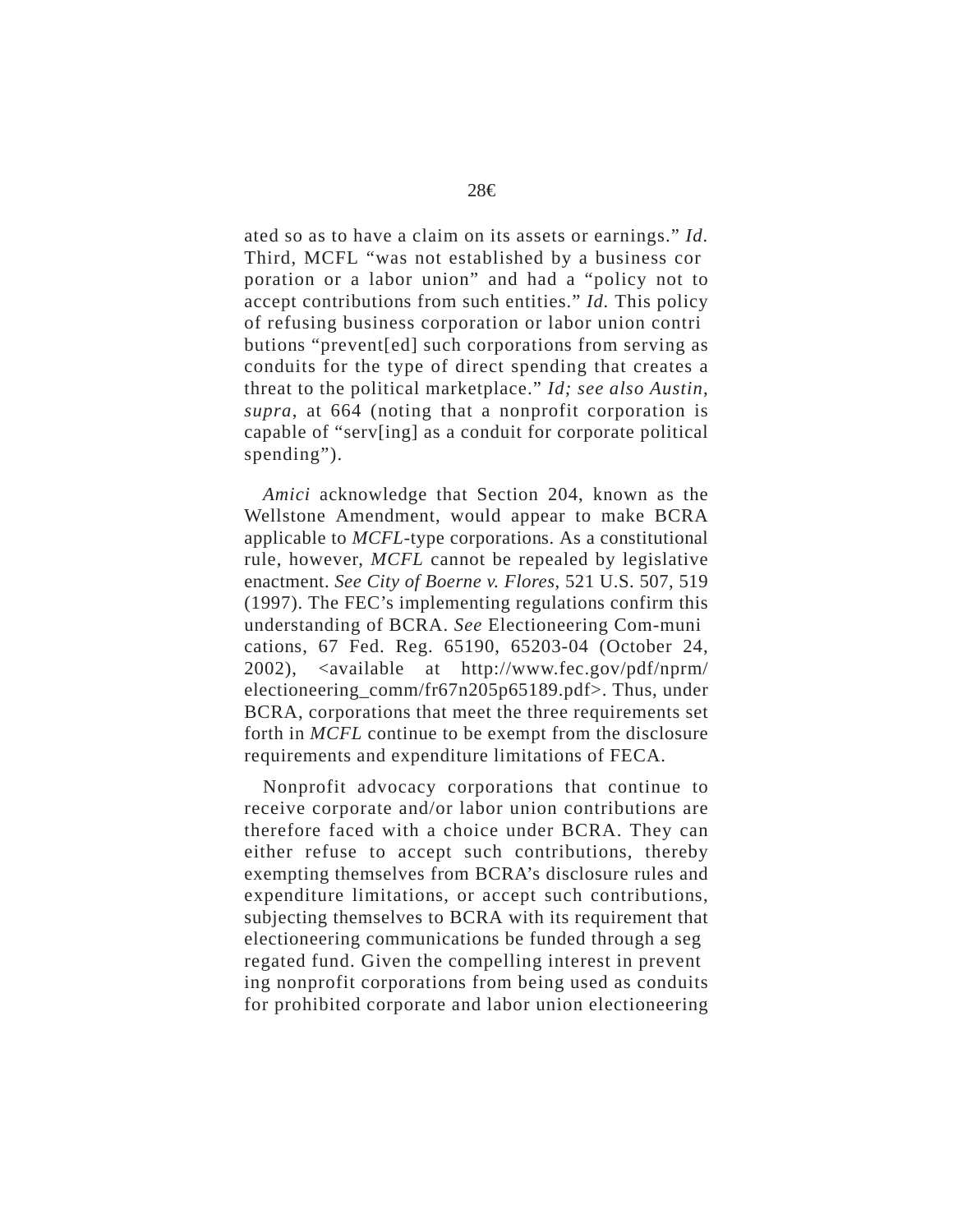activities, the application of BCRA to nonprofit corpo rations that choose to receive corporate and labor union contributions is clearly constitutional, especially since the option of establishing a PAC leaves open a full range of communicative options.

## 29€